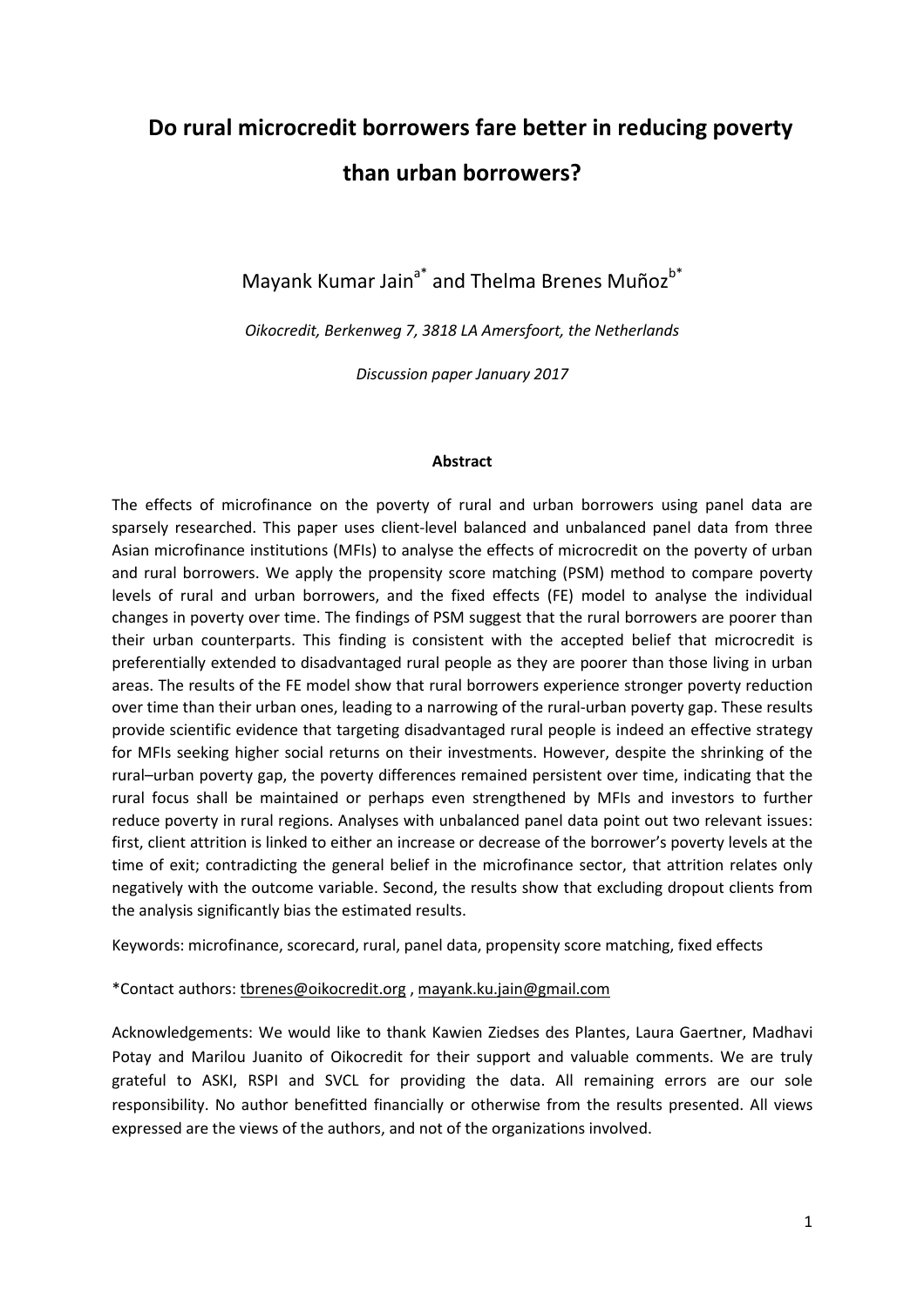### 1. Introduction

Microfinance has received much attention in development research due to its potential socioeconomic benefits to poor people. Providing access to microfinance services to low-income households can positively affect them through different mechanisms: raising income-generating activities, income diversification, asset accumulation, and smoothing consumption or reducing vulnerability (Hermes & Lensink, 2011). At the macro level, access to capital reduces the income inequality within a country and boosts economic growth (Beck et al., 2007). On the flip side, financial exclusion remains a significant problem worldwide. According to the World Bank (2015), in 2014 there were still more than 2 billion adults without access to formal financial services. Low-income households are excluded from the traditional banking models due to their lack of collateral, the lack of information banks have about them (agency problem) and higher transaction costs for banks to serve them (Armendáriz & Morduch, 2010), further restraining their socioeconomic development.

Financial exclusion is more severe among poor households in rural areas (Demirguc-Kunt et al., 2015) due to the lack of a diversified economic base, the risk of crop failure or extreme weather events (Ledgerwood et al., 2013). The rural poor represent 70% of the 1.4 million people living in extreme poverty; a region of particular concern is Asia due to it having the greatest number of poor rural people (IFAD, 2011). Social investors and development institutions have become aware of this problem and have concentrated efforts in rural areas, presuming larger social returns by investing in these regions. However, there is a lack of empirical evidence about whether social returns are certainly higher when similar financial services are provided to rural borrowers compared to their urban counterparts.

This paper aims to fill this gap and contributes to microfinance literature in two different ways. First, it helps social investors and MFIs determine whether targeting low-income households in rural regions is an effective strategy that yields higher social returns. For this, the paper analyses three pro-poor credit market interventions and identifies the effects of these interventions at borrower level. As case studies, we use data from three microfinance institutions (MFIs) in Asia: ASKI (2012- 2014) and RSPI (2011-2015) in the Philippines and SVCL in India (2010-2014). With all three MFIs combined, the data comprises 187,988 borrowers totalling 501,197 micro loans. The second contribution of this paper is that it analyses changes in poverty at borrower level over time. Up until now, most studies in microfinance literature (see Imai & Arun, 2008; Koloma, 2013) have compared poverty levels of rural and urban borrowers at single point in time. Use of cross-sectional data is the biggest limitation of these studies as unobserved characteristics and time effects cannot be controlled in the analysis. Berhane & Gardebroek (2011) used long-term household panel data to address this limitation; however, sample attrition markedly reduced the sample size for precisely capturing the long-term effect of microfinance. We overcame these shortcomings by exploiting readily available panel data collected by MFIs from borrowers at each loan cycle. Panel data from each MFI has a sufficient number of observations to make objective comparison of changes in urbanrural poverty over time. Another novel aspect of this study is the use of progress out of poverty index (PPI) scores to capture the multidimensional effects of credit on poverty in one single indicator. Furthermore, we shed light on the problem of attrition bias and its potential effects when analysing borrowers' data over time.

The remaining paper is organized as follows. This paper begins with a review of the literature on determinants of poverty and the PPI. This is followed by a review of impact evaluation studies using a variety of methodologies. Next, the data is described together with estimation strategies; PSM and FE were applied to the data and a sensitivity analysis was conducted. Finally, the results are discussed in the light of our research on MFIs, before drawing conclusions.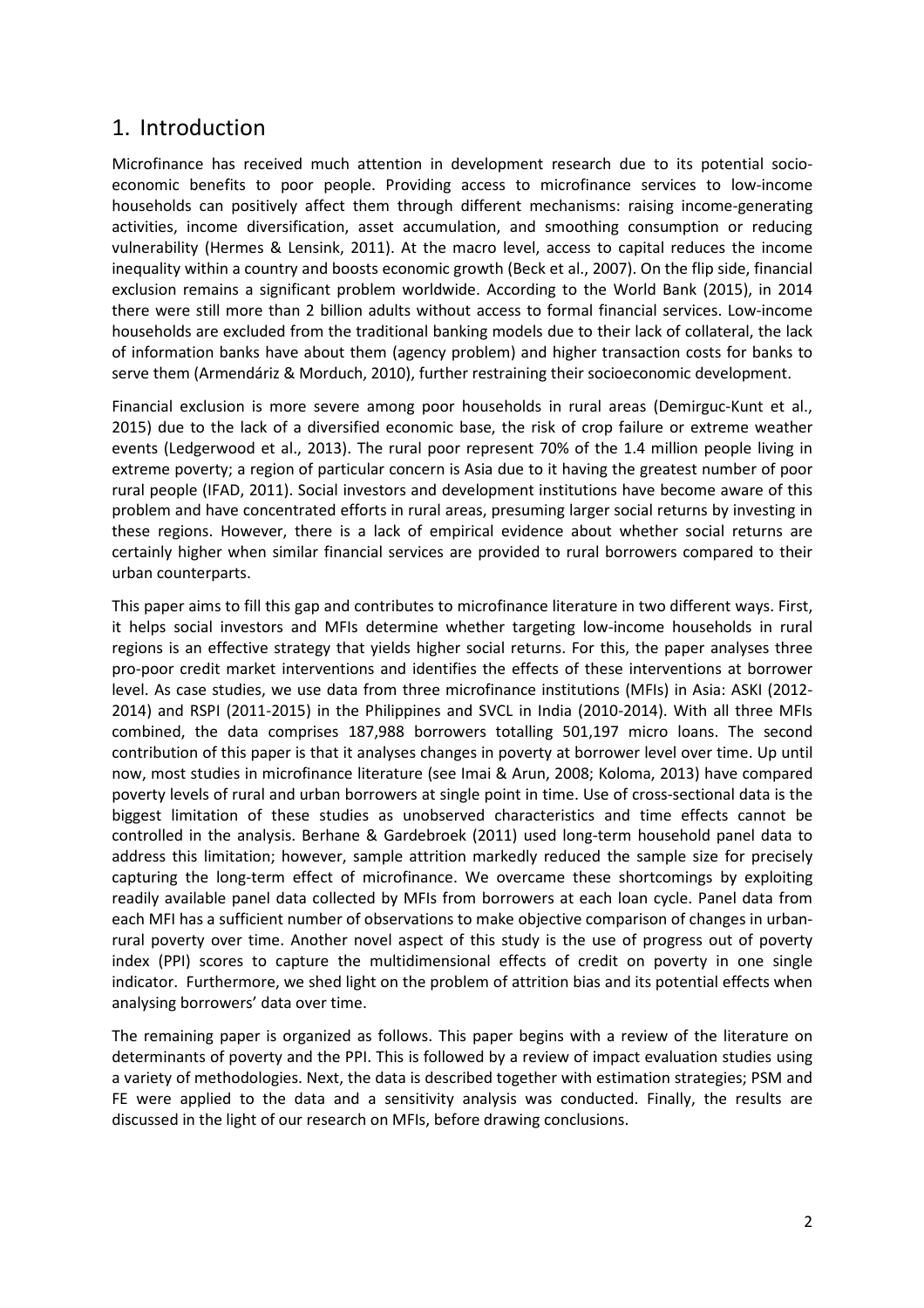### 2. Literature review

#### 2.1 Poverty determinants

Poverty is a multidimensional social phenomenon (Bhuiya et al., 2007) influenced by both macro (economic growth, political stability etc.) and micro (gender, household size etc.) parameters. Previous research on micro-determinants of poverty (Deaton & Case, 1988; Datt et al., 2000; Deaton, 2003; Geda et al., 2005; Andersson et al., 2006, Adjei et al., 2009) suggest that key factors are regional characteristics (rural/urban location, quality of governance, vulnerability to natural calamities etc.), community (availability of health services, education, infrastructure etc.) and household/individual characteristics (household size, gender of family head, number of dependents, education level, occupation etc.).

Examining poverty determinants using household data in Kenya, Geda et al (2005) shows that poverty is strongly influenced by education, household size, and sector of employment (or occupation). In addition to the aforementioned factors, Anderson et al (2006) find that geography and ethnicity of household also affects poverty. Rodriguez (2016) and Dawood et al (2008) find that occupation is also strongly connected with probability of being poor. Apata et al (2010), who examine the determinants of rural poverty in Nigeria, find that access to education reduce probability of poverty. Furthermore, Gravesteijn et al (2015) find that location (rural/urban), marital status and gender also affect the probability of being poor, among others. The study concluded that single women are less likely to be poor than married clients and rural borrowers are more likely to be poor than urban borrowers. Gang et al (2008) finds a U-shaped relationship between age and poverty, with the poverty rate increasing for age groups below 40 and decreasing for age groups 40 and above. Other studies (Gang et al., 2008, Singh et al., 2012) find that poverty increases with household size and illiteracy and decreases with education attainment, and a higher number of earning members in a household. A higher incidence of poverty is noticed among agricultural farming labourers as compared to other occupations like trading (Geda et al., 2005; Gravesteijn et al., 2015). Some of the factors influencing poverty discussed here are used for poverty analysis in this study.

#### 2.2 Progress out of Poverty Index (PPI)

There are many ways of measuring poverty in microfinance, including income lines (Chen & Ravallion, 2008), livelihood (Sen, 1999) and well-being approaches (Gough et al., 2007). Income or consumption approaches neglect aspects like environment, access to resources and individual attributes that directly or indirectly affect poverty (Alkire & Sarwar, 2009). Due to such limitations of single dimension poverty approaches (income or consumption) in last few years, poverty measurement thinking has shifted towards multidimensional (well-being or human welfare) approaches. Some of the available tools that measure the multiple dimensions of poverty are CGAP's Poverty Assessment Tool (PAT), USAID's PATs, FINCA's Client Assessment Tool, and the PPI. Among these poverty measurement tools, PPI is most widely used by MFIs to measure their poverty outreach and track the poverty of their clients. The last decade in particular has seen a trend towards measuring income and expenditure poverty using scorecard systems such as the PPI (Chua et al., 2012; CGAP, Ford Foundation & Social Performance Taskforce, 2010; Grameen Foundation, 2014).

The PPI is an indirect poverty measurement tool based on the most recent national household income or expenditure surveys. The PPI scorecard consists of 10 questions or indicators which are: (1) strongly correlated with the household income or expenditures data from national household surveys of a given country (2) inexpensive to collect, (3) applicable to all regions in a country and (4) sensitive to poverty status changes over time. The scorecard produces a score between 0 and 100; zero indicating that a household is most likely poor. The score is converted into poverty likelihood, which gives the probability of being below a certain poverty line. The conversion from the score into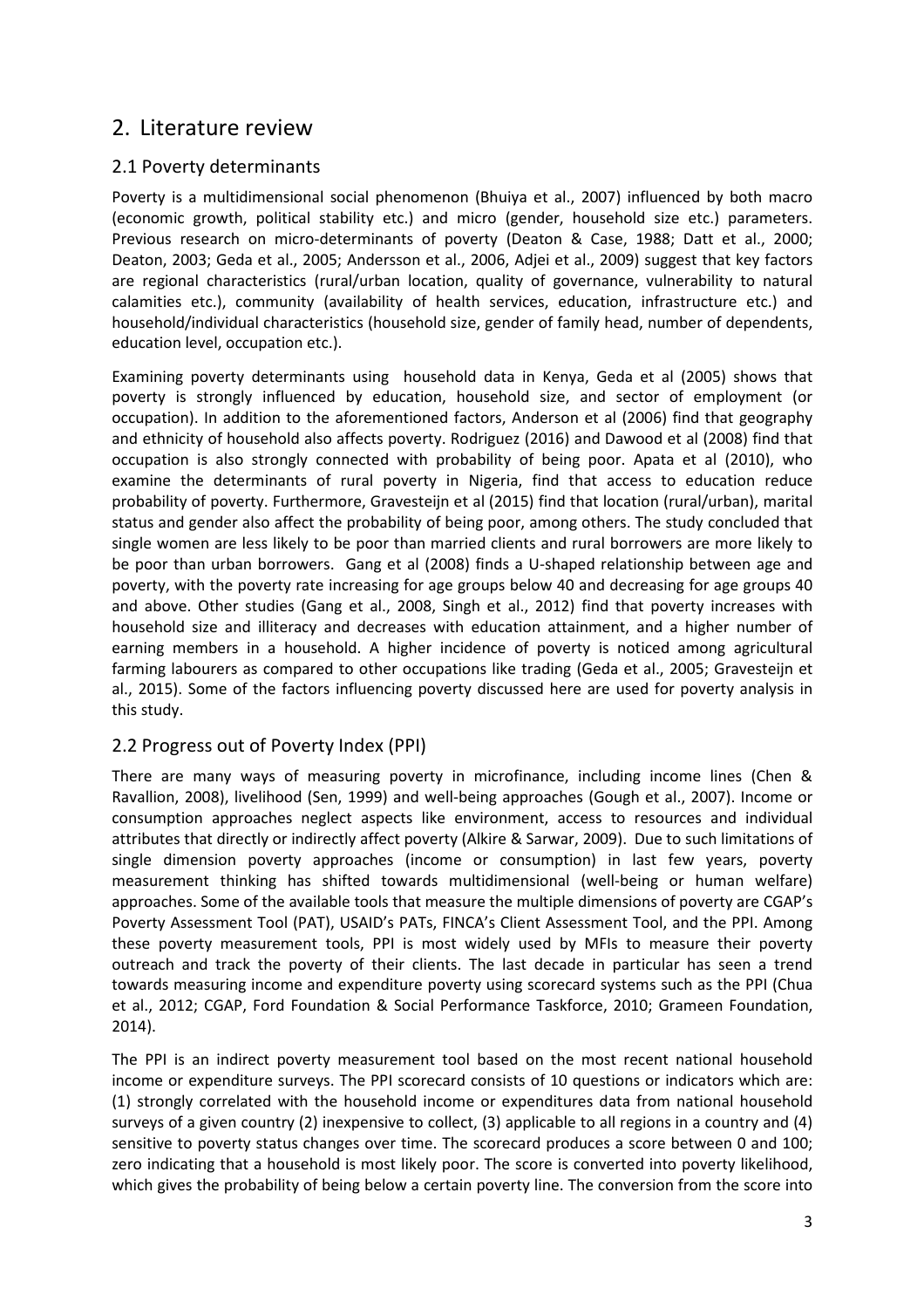a poverty likelihood is based on a calibration process, which associates each score with the share of households who have the same score and are below the poverty line in the national sample. The Indian PPI scorecard is based on the Consumer Expenditure Module of India's Socio-Economic Survey conducted by India's National Sample Survey Office, which covers 375 poverty-related indicators (Schreiner, 2016). On the other hand, the latest Philippine PPI scorecard is constructed from the 2009 Family Income and Expenditure Survey/Labor Force Survey of Philippines done by the National Statistics Office, which covers 1200 indicators (Schreiner, 2014).

The PPI scorecard has particularly gained acceptability in the microfinance industry (CGAP, Ford Foundation & Social Performance Taskforce (2010) as it is inexpensive and less prone to measurement error than conventional ways of measuring poverty (Deaton, 1997). Another advantage is that the scorecard methodology provides an accurate and contextual estimate of the depth of outreach because it can be benchmarked against the national and international poverty lines (CGAP, Ford Foundation & Social Performance Taskforce (2010). Other studies (Blauw & Franses, 2011; Larsen & Lilleor, 2013) have applied it for external impact evaluation. However, only a very few studies seem to have analysed the poverty changes of borrowers over time by using readily available PPI scores.

One challenge in capturing changes in poverty levels over time using a PPI measurement is that the score is highly sensitive to some questions and insensitive to others (Polk & Johnson, 2009). Furthermore, indicators such as cell phone ownership may only weakly explain actual household poverty changes because rapid product innovation makes these products more affordable for consumers (CGAP, Ford Foundation & Social Performance Taskforce, 2010). Desiere et al (2014) have criticized the PPI tool for its limited sensitivity to changes in poverty status resulting from negative shocks such as floods or the death of an earning family member. A final challenge is that the household economic surveys in which the PPI is anchored are not regularly updated, this makes poverty comparison using PPI less accurate unless the scorecards are updated regularly to capture household data from the latest economic surveys.

#### 2.3 Microfinance and poverty

Though the impact of microfinance on poverty is extensively researched in the literature, there is little compelling evidence about the concrete relationship between microfinance and poverty. Findings of the previous research seem divided between the poverty reducing effects of microfinance (Pitt & Khandker, 1998; Khandekar, 2005; Coleman, 2006; Woutersen & Khandker, 2014), nil or insignificant benefits (Augsburg et al., 2012; Roodman & Morduch, 2009; Banerjee et al., 2015), and negative impacts on the poverty of borrowers (Bateman & Chang 2009; Karlan & Zinman, 2009). Due to absence of suitable data, at present there is no empirical evidence for the long-term benefits of participating in microfinance programmes (Asadullah & Ara, 2016). Furthermore, few studies have compared the effects of microfinance on the poverty of rural and urban borrowers. This may be because of many reasons. First, since the rural poor make up a large proportion of microfinance beneficiaries, data on urban borrowers might be too limited to make such objective poverty comparisons. Second, the researchers are more interested in evaluating the impact of microfinance on the poor, whilst assuming that, on average, rural borrowers are poorer than urban borrowers. Third, because gender targeting has been given more emphasis in microfinance research than geographical targeting. Two quasi-experimental studies (Imai & Arun, 2008; Koloma, 2013) have compared poverty reducing effects of microfinance for rural and urban borrowers. These studies show the significant poverty reducing effects of microfinance for rural borrowers and insignificant effects for urban borrowers. Narayan et al (1999) suggest that rural poverty may be less severe than in urban areas due to rural people's self-provisioning abilities, whilst others (see European commission, 2008) suggest that rural poverty is more severe due to a lack of basic services like health care, schools, roads etc. These contradictory findings of microfinance impact studies suggest that the debate on the effects of microfinance on poverty is far from over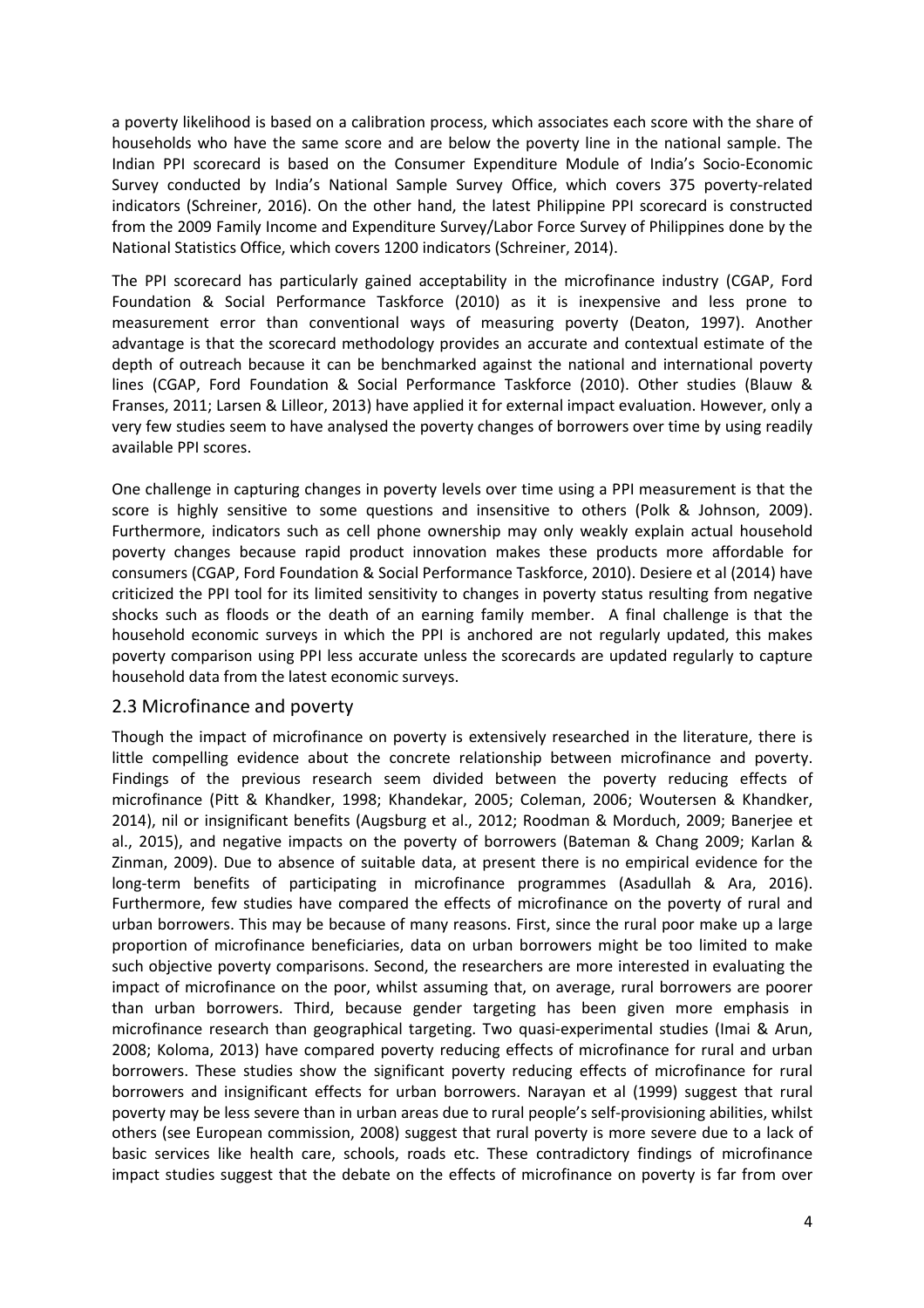and needs more empirical research. Furthermore, there is a dearth of research using panel data for assessing the effect of microfinance on the poverty of borrowers. The novelty of this study lies in using readily available panel data for analysing poverty changes of rural and urban borrowers over time. The availability of a substantial amount of existing client–level data with MFIs provides a good opportunity for researchers to utilise such data sets in answering questions regarding the effects of microfinance.

## 3. DATA

We are using the readily available borrower-level panel data collected by our three partner MFIs: SVCL in India and ASKI & RSPI in the Philippines. For all three MFIs, we have more than three years of client-level data comprising of socio-economic indicators (see Table 6 in the Appendix). In particular, the data contains information on the poverty (PPI score) for each borrower, loan (loan amount, interest rates, tenure, loan cycle etc.), income of households, and individual characteristics (gender, marital status, religion, occupation, education, number of dependents and location). The data on socio-economic indicators is collected by all three MFIs as a part of the loan application and loan renewal process.

The overall data from three MFIs has 1,225,670 observations. Observations with incorrect and incomplete information were dropped from the datasets; for example, clients not matching the age criteria set by the MFIs are dropped from the analysis. In RSPI data, we find repeated entries of some loans, a few borrowers had income of more than a million Philippines Peso, some households had more than 20 household earners, etc. We also dropped clients migrating from rural to urban areas or vice versa, as including such clients would not allow for a fair comparison of urban and rural poverty over time. The final unbalanced panel data from the three MFIs contained information on 501,197 loans of 187,988 borrowers. However, due to a high attrition rate<sup>1</sup> of borrowers (65%-95%) across MFIs, the number of long-term borrowers staying for the full duration of the examined periods are 17,225 totalling 73,263 loans for the three MFIs. We used this balanced panel data of long-term borrowers to create matched data of borrowers with similar attributes. The final matched samples utilised for FE regression has 4,805 borrowers in total. We used both matched panel data and unbalanced data for analysing rural-urban poverty changes over time.

### 3.1 ASKI

l

Alalay Sa Kaunlaran, Incorporated (ASKI) is a Philippines based MFI providing financial services to low-income households across 12 provinces in the Philippines. The unbalanced panel data of ASKI has 35,389 rural borrowers and 6,125 urban borrowers for the period 2012-2014. Since, on average, a borrower stays for a period of 2.3 years with ASKI, the final balanced panel data has 5,655 rural borrowers and 776 urban borrowers. Due to a client attrition rate of 95%<sup>2</sup> during the period 2011-14 and unavailability of marital status and occupation data for 2011, a part of our analysis is based on clients staying with ASKI from 2012 until 2014. Compared to an average ASKI borrower who stays for 2.3 years, long term borrowers have a higher average PPI score by 2.1 points and are older. Compared to rural borrowers, urban borrowers have a higher PPI score by 2.6 points in 2012 and 2.4 points in 2014. Both rural and urban borrowers are middle-aged, mostly females, married and involved in trading activities. When comparing 2012 with 2014, we observed a reduced participation

 $1$  Attrition rate is the ratio of 'number of base year borrowers remaining at the end of the period' to 'the number of borrowers at the base year'. For example, if in 2011 a MFI has 100 borrowers, and if 90 borrowers leave MFI by 2015, attrition rate during 2011-2015 is 90%.

 $^2$  A few borrowers (~2%) switched branches during 2011-14. Such ASKI clients received a new client ID when they borrowed loan from another branches. Accounting such borrowers in the calculation of attrition rate may lead to an improved retention rate. It is also worth specifying that clients switching branches are dropped from final data used for analysis, as location (rural/urban) of a borrower might change with branch.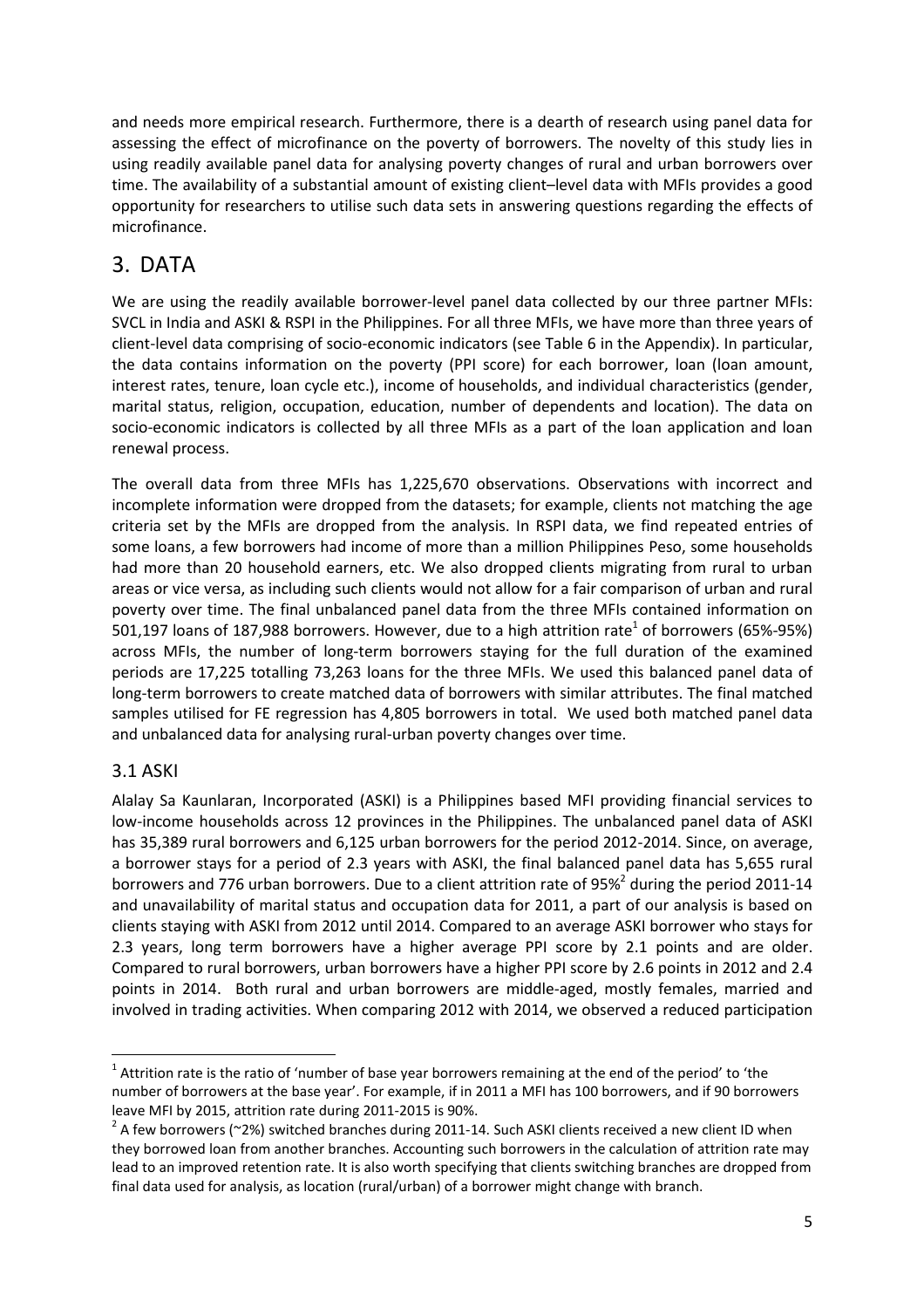of borrowers in agriculture activities and migration towards services and job sectors. Table 1 below shows the summary statistics of the balanced and unbalanced panel data for ASKI.

|                                                                         | <b>Unbalanced</b>    | <b>Balanced</b>      | <b>Balanced Panel</b> |              | <b>Balanced Panel</b> |        |  |
|-------------------------------------------------------------------------|----------------------|----------------------|-----------------------|--------------|-----------------------|--------|--|
| Variable                                                                | Panel                | Panel                |                       | 2012         | 2014                  |        |  |
|                                                                         | <b>All borrowers</b> | <b>All borrowers</b> | Urban                 | <b>Rural</b> | Urban                 | Rural  |  |
| No. of borrowers                                                        | 41,514               | 6,431                | 776                   | 5655         | 776                   | 5,655  |  |
| PPI Score                                                               | 58.8                 | 60.9                 | 62.72                 | 60.14        | 64.38                 | 61.96  |  |
|                                                                         | (16.6)               | (15.9)               | (14.6)                | (16.5)       | (13.96)               | (15.7) |  |
| Age                                                                     | 40.9                 | 44.3                 | 43.3                  | 43.3         | 45.5                  | 45.50  |  |
|                                                                         | (14.1)               | (9.83)               | (10.1)                | (9.7)        | (10.1)                | (9.8)  |  |
| % Female                                                                | 74.66                | 77.7                 | 77.58                 | 77.72        | 77.58                 | 77.72  |  |
| % Male                                                                  | 25.34                | 22.3                 | 22.42                 | 22.28        | 22.42                 | 22.28  |  |
| <b>Marital Status</b>                                                   |                      |                      |                       |              |                       |        |  |
| % Married                                                               | 81.01                | 85.61                | 83.89                 | 85.64        | 84.54                 | 85.87  |  |
| % Separated                                                             | 1.54                 | 1.47                 | 1.80                  | 1.36         | 1.68                  | 1.52   |  |
| % Single                                                                | 14.23                | 8.15                 | 9.92                  | 8.45         | 9.15                  | 7.43   |  |
| % Widowed                                                               | 3.22                 | 4.76                 | 4.38                  | 4.55         | 4.64                  | 5.18   |  |
| <b>Occupation variables</b>                                             |                      |                      |                       |              |                       |        |  |
| % Agriculture                                                           | 20.71                | 21.31                | 19.20                 | 23.4         | 12.89                 | 20.58  |  |
| % Employee                                                              | 1.35                 | 1.17                 | $\mathbf 0$           | 0.51         | 2.58                  | 1.50   |  |
| % Manufacturing                                                         | 2.85                 | 3.30                 | 3.87                  | 3.59         | 2.32                  | 3.15   |  |
| % Others                                                                | 8.67                 | 7.84                 | 7.86                  | 6.84         | 9.54                  | 9.37   |  |
| % Services                                                              | 9.48                 | 10.04                | 13.92                 | 9.67         | 16.49                 | 9.69   |  |
| % Trading                                                               | 56.94                | 56.35                | 55.15                 | 55.99        | 56.19                 | 55.70  |  |
| Note: Standard deviation in parenthesis for variables PPI score and Age |                      |                      |                       |              |                       |        |  |

|  | Table 1: Summary statistics for ASKI borrowers, 2012-2014. |  |
|--|------------------------------------------------------------|--|
|--|------------------------------------------------------------|--|

#### 3.2 RSPI

Rangtay Sa Pagrang-ay Inc. (RSPI) provides financial services to the poor in the North and Central Luzon parts of the Philippines. The unbalanced panel data has 47,877 rural borrowers and 8,597 urban borrowers for the period 2011-2015. During this period, on average, a client stayed for 2.63 years with RSPI. Due to a client attrition rate of 65% during the period 2011-15, a part of our analysis is based on long-term clients staying with RSPI from 2011 until 2015. The final balanced panel data used for analysis has 5,842 rural borrowers and 308 urban borrowers each year. Compared to an average RSPI borrower who stays for about 2.63 years, long term borrowers have a marginally higher average PPI score by 0.8 points, are older and on average have the same number of dependents. The average income of long-term borrowers is PHP 11,500 which is marginally lower than the mean income (PHP 11,700) of all borrowers in unbalanced data. Compared to rural borrowers, urban borrowers have a higher PPI score by 11.3 points in 2011 and 9.4 points in 2015. Urban borrowers are also more educated, have more income and fewer dependents than rural borrowers (Table 2). In comparison to urban borrowers, the average income of rural borrowers in 2011 is roughly lower by PHP 6,000. This difference in urban-rural income decreased to PHP 5,000 in 2015. Both rural and urban borrowers are middle-aged, mostly married females, and most employed in the service sector.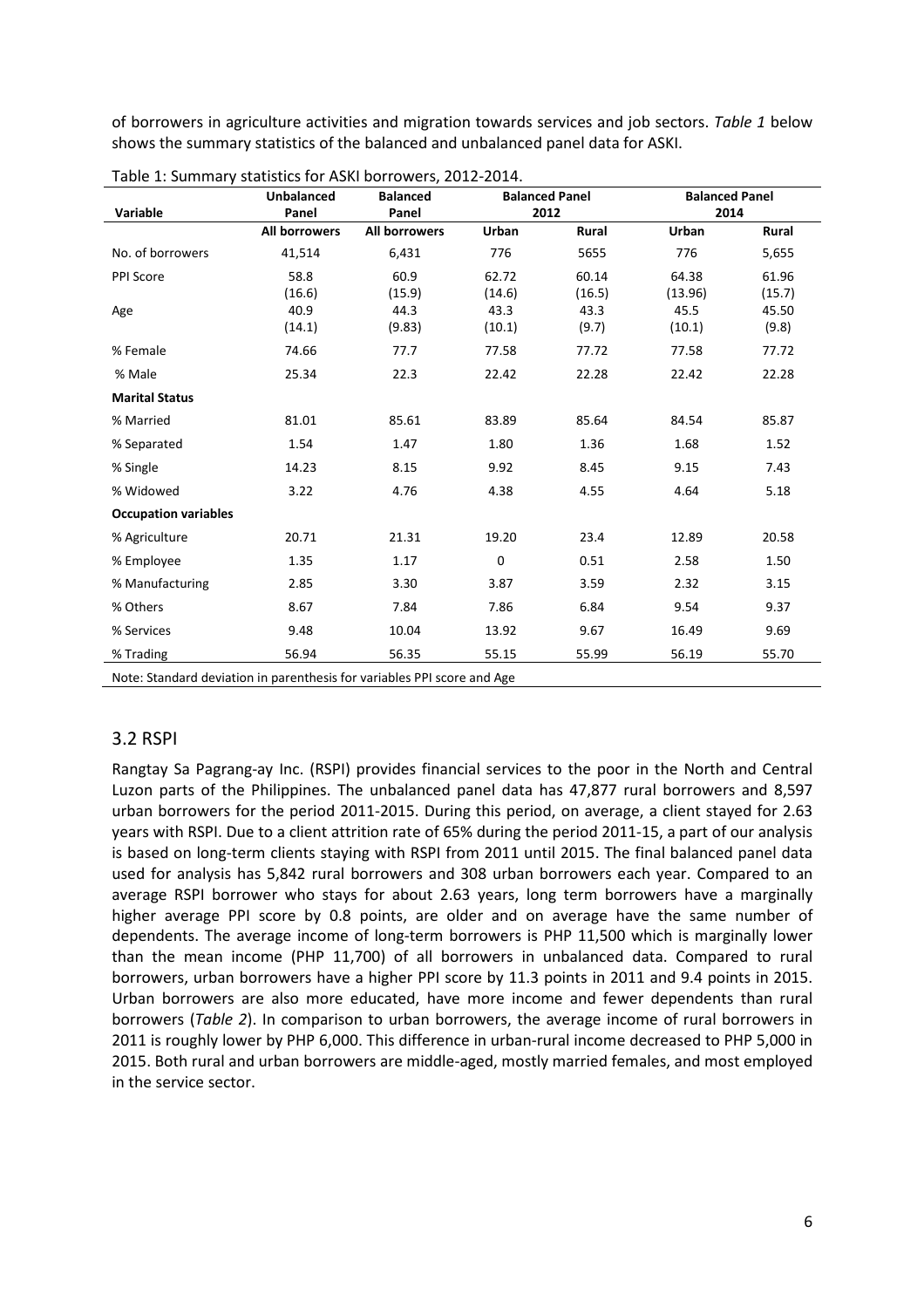| Table 2: Summary statistics for RSPI borrowers, 2011-2015 |
|-----------------------------------------------------------|
|-----------------------------------------------------------|

|                                         | <b>Unbalanced</b><br><b>Panel Data</b> | <b>Balanced</b><br><b>Panel Data</b> | <b>Balanced Panel</b><br>2011 |                | <b>Balanced Panel</b><br>2015 |                |
|-----------------------------------------|----------------------------------------|--------------------------------------|-------------------------------|----------------|-------------------------------|----------------|
| Variable                                | All borrowers                          | All borrowers                        | Urban                         | Rural          | Urban                         | Rural          |
| No. of                                  |                                        |                                      |                               |                |                               |                |
| borrowers                               | 56,474                                 | 5,842                                | 308                           | 5,534          | 308                           | 5,534          |
| PPI Score                               | 52.4                                   | 53.2                                 | 58.37                         | 47.05          | 65.21                         | 55.82          |
|                                         | (19)                                   | (18.9)                               | (18.4)                        | (20.5)         | (15.6)                        | (17.7)         |
| Age                                     | 42.6                                   | 46.7                                 | 43.61                         | 44.90          | 47.47                         | 48.83          |
|                                         | (11.3)<br>1.7                          | (10.5)<br>1.7                        | (10)<br>1.6                   | (10.5)<br>1.72 | (9.9)<br>1.63                 | (10.5)<br>1.73 |
| No. of dependents                       | (1.6)                                  | (1.7)                                | (1.4)                         | (1.7)          | (1.4)                         | (1.7)          |
| Income (in 1,000 Peso)                  | 11.7                                   | 11.5                                 | 16.1                          | 10.1           | 16.9                          | 11.9           |
|                                         | (7.7)                                  | (8.8)                                | (8.4)                         | (5.6)          | (6.7)                         | (6)            |
| % Female                                | 88.57                                  | 90.55                                | 97.08                         | 90.46          | 96.75                         | 9.96           |
| % Male                                  | 11.43                                  | 9.45                                 | 2.92                          | 9.54           | 3.25                          | 90.04          |
| <b>Marital Status</b>                   |                                        |                                      |                               |                |                               |                |
| % Married                               | 78.14                                  | 79.89                                | 82.47                         | 81.01          | 75.65                         | 78.8           |
| % Separated                             | 1.9                                    | 1.85                                 | 2.92                          | 1.93           | 2.27                          | 1.52           |
| % Single                                | 11.95                                  | 7.73                                 | 7.14                          | 7.82           | 11.04                         | 7.61           |
| % Widowed                               | 8                                      | 10.52                                | 7.47                          | 9.23           | 11.04                         | 12.07          |
| <b>Occupation variables</b>             |                                        |                                      |                               |                |                               |                |
| % Agriculture                           | 12.6                                   | 11.11                                | 3.25                          | 10.43          | 3.57                          | 12.23          |
| % Fishery                               | 1.68                                   | 2.78                                 | $\pmb{0}$                     | 3              | $\pmb{0}$                     | 2.98           |
| % Food Processing                       | 2.70                                   | 2.91                                 | 3.57                          | 3.05           | 1.3                           | 2.96           |
| % Livestock                             | 8.42                                   | 9.03                                 | 5.84                          | 9.22           | 4.87                          | 9.36           |
| % Manufacturing                         | 3.18                                   | 4.27                                 | 7.14                          | 3.92           | 7.79                          | 4.3            |
| % Services                              | 4.69                                   | 4.43                                 | 48.7                          | 38.63          | 51.3                          | 35.94          |
| % Trading                               | 36.96                                  | 37.93                                | 0.65                          | 3              | 0.65                          | 3              |
| % Transport                             | 3.45                                   | 2.73                                 | 22.4                          | 24.49          | 20.45                         | 24.94          |
| % Vending                               | 26.33                                  | 24.81                                | 3.25                          | 10.43          | 3.57                          | 12.23          |
| <b>Education variables</b>              |                                        |                                      |                               |                |                               |                |
| % College graduate                      | 11.13                                  | 11.19                                | 13.64                         | 11             | 16.88                         | 10.99          |
| % College level                         | 14.73                                  | 13.04                                | 20.45                         | 12.34          | 22.4                          | 12.54          |
| % Elementary graduate<br>% Elementary   | 12.98                                  | 15.07                                | 4.87                          | 14.73          | 6.49                          | 15.76          |
| level                                   | 4.77                                   | 6.31                                 | 12.99                         | 7.73           | 5.19                          | 5.58           |
| % High school graduate<br>% High school | 46.05                                  | 43.96                                | 39.29                         | 43.78          | 32.47                         | 45.34          |
| level                                   | 10.34                                  | 10.43                                | 8.77                          | 10.41          | 16.56                         | 9.79           |

Note: Standard deviation in parenthesis for variables PPI score, Age, No. of dependents, and Income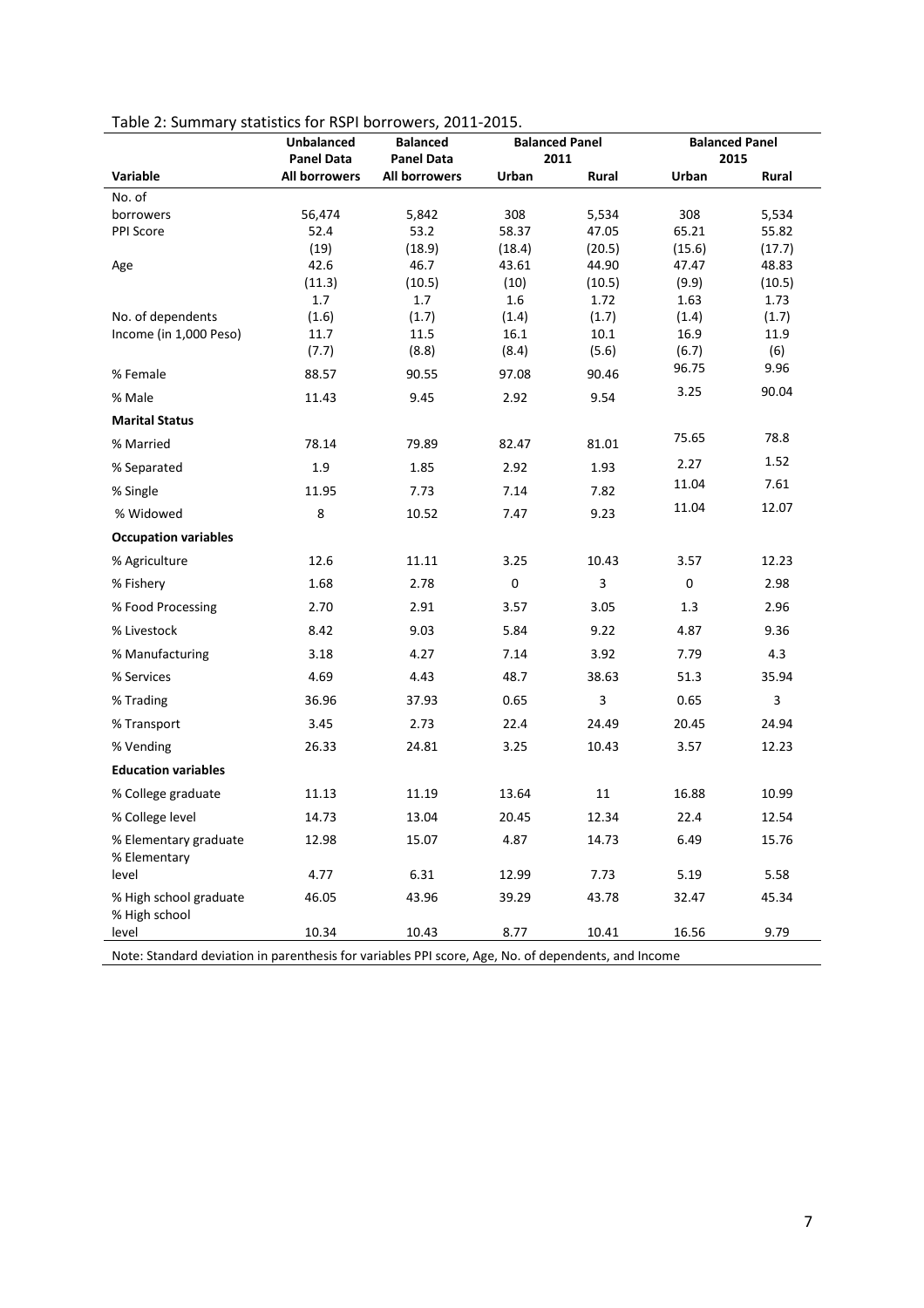#### 3.3 SVCL

SV Creditline Private Limited (SVCL) provides microcredit for income-generating activities to poor people in seven northern Indian states with a focus on Uttar Pradesh, Madhya Pradesh and Rajasthan. The unbalanced panel data has 42,220 rural borrowers and 47,780 urban borrowers for the period 2010-2014. During this period, on average, a client stayed for two years with SVCL. Due to an attrition rate of 80% during the period 2010-14, a part of our analysis is based on long-term clients staying with SVCL from 2010 until 2014. The final balanced panel data used for analysis has 2,161 rural borrowers and 2,791 urban borrowers each year. Compared to an average SVCL borrower who stays for about two years, long term borrowers have a lower average PPI score by 1.5 points. The average income of long-term borrowers is INR 59,400, which is marginally higher than the mean income (INR 57,600) of all borrowers in unbalanced data. By comparison with urban borrowers, the average income of rural borrowers in 2010 was lower by INR 4,500. This difference in urban-rural income increased to INR 11,100 in 2014. Compared with rural borrowers, urban borrowers had a higher PPI score by 9.4 points in 2010 and 4.2 points in 2014. Most rural and urban borrowers are married, females and working as labour on daily wage basis (e.g. employed as labour in crop harvesting).

|                                                                            | <b>Unbalanced</b><br><b>Balanced</b><br><b>Balanced Panel</b><br><b>Panel Data</b><br><b>Panel Data</b><br>2010 |           | <b>Balanced Panel</b><br>2014 |           |        |             |
|----------------------------------------------------------------------------|-----------------------------------------------------------------------------------------------------------------|-----------|-------------------------------|-----------|--------|-------------|
| Variable                                                                   | <b>All borrowers</b>                                                                                            | All       | Urban                         | Rural     | Urban  | Rural       |
|                                                                            |                                                                                                                 | borrowers |                               |           |        |             |
| No. of borrowers                                                           | 90,000                                                                                                          | 4,952     | 2,791                         | 2,161     | 2,791  | 2,161       |
| PPI Score                                                                  | 46.1                                                                                                            | 44.7      | 46.3                          | 36.9      | 46.7   | 42.5        |
|                                                                            | (16.1)                                                                                                          | (15.9)    | (16.7)                        | (15.7)    | (15.3) | (13.7)      |
| Income (in 1000 INR)                                                       | 57.6                                                                                                            | 59.4      | 72.2                          | 67.7      | 69.5   | 58.4        |
|                                                                            | (32.6)                                                                                                          | (33.1)    | (52.1)                        | (44.6)    | (17)   | (4.2)       |
| % Female                                                                   | 100                                                                                                             | 100       | 100                           | 100       | 100    | 100         |
| <b>Marital Status</b>                                                      |                                                                                                                 |           |                               |           |        |             |
| % Married                                                                  | 96.3                                                                                                            | 96.2      | 95.49                         | 97.13     | 95.49  | 97.13       |
| % Separated                                                                | 0.17                                                                                                            | 0.12      | 0.21                          | $\pmb{0}$ | 0.21   | $\mathbf 0$ |
| % Single                                                                   | 0.27                                                                                                            | 0.42      | 0.43                          | 0.42      | 0.43   | 0.42        |
| % Widowed                                                                  | 3.28                                                                                                            | 3.25      | 3.87                          | 2.45      | 3.87   | 2.45        |
| <b>Occupation variables</b>                                                |                                                                                                                 |           |                               |           |        |             |
| % Agriculture                                                              | 2.37                                                                                                            | 2.71      | 1.86                          | 3.79      | 1.86   | 3.79        |
| % Animal Husbandry                                                         | 4.26                                                                                                            | 4.62      | 3.3                           | 6.34      | 3.3    | 6.34        |
| % Handicraft                                                               | 7.17                                                                                                            | 5.47      | 7.24                          | 3.19      | 7.24   | 3.19        |
| % Labour                                                                   | 44.14                                                                                                           | 43.32     | 36.4                          | 52.24     | 36.4   | 52.24       |
| % Others                                                                   | 26.62                                                                                                           | 23.53     | 25.98                         | 20.36     | 25.98  | 20.36       |
| % Rural Artisans                                                           | 1.97                                                                                                            | 2.34      | 1.33                          | 3.66      | 1.33   | 3.66        |
| % Service                                                                  | 1.54                                                                                                            | 1.51      | 1.86                          | 1.06      | 1.86   | 1.06        |
| % Trade                                                                    | 11.94                                                                                                           | 16.5      | 22.04                         | 9.35      | 22.04  | 9.35        |
| Note: Standard deviation in parenthesis for variables PPI score and Income |                                                                                                                 |           |                               |           |        |             |

|  |  | Table 3: Summary statistics for SVCL borrowers, 2010-2014. |
|--|--|------------------------------------------------------------|
|--|--|------------------------------------------------------------|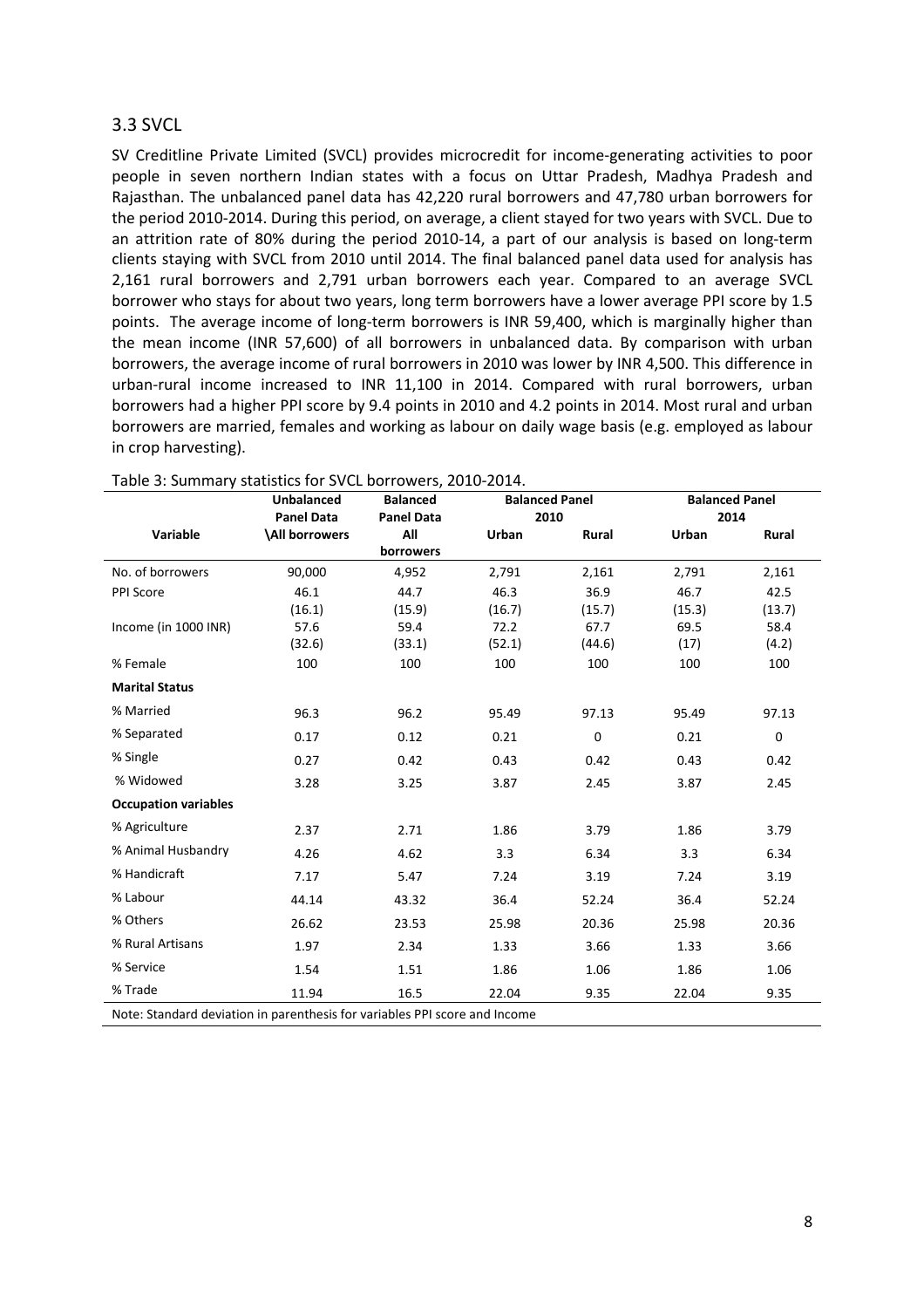### 4. Methodology

The present research is not intended in any way to be an impact study of microcredit on the poverty of borrowers; such research would require data on non-borrowers for comparison. Rather, it seeks to compare poverty levels of rural and urban borrowers and poverty changes over time. To address our first research question regarding the difference in poverty levels between rural and urban borrowers, we employed Propensity Score Matching (PSM). PSM allows determining the differences in poverty levels between rural and urban borrowers whilst controlling for observed individual characteristics. To test the differences in changes in poverty levels of rural and urban borrowers over time, our second research question, we applied the two way Fixed Effects (FE) regression.

Despite the methods applied, there are still methodological challenges associated with measuring the true effects of microloans. Observational data on microcredit borrowers faces the risk of sample selection bias due to several reasons: (1) self-selection, credit borrowers with certain characteristics (observable or unobservable) decide whether to apply for a microloan or not (2) endogenous placement, microfinance institutions screen or select borrowers with specific characteristics (3) attrition, borrowers with specific characteristics drop out of the dataset systematically (Imai & Arun, 2008; Verbreek, 2004). Sample selection bias produces biased coefficients, implying that the estimated effect is different from the true effect on the population, and that the results cannot be extrapolated to the general population. The sources of sample selection bias can be tested and in some cases corrected for. For the present study, we tested for attrition bias as explained in a later section.

#### 4.1 Propensity Score Matching (PSM)

PSM provides a framework to ensure that two comparison groups are similar (Kidoido & Child, 2014). It is often used in the context of impact evaluation using observational data when experimental designs are costly or not feasible. This approach is frequently employed as an alternative to the random assignment of the treatment, because it constructs a comparable nontreatment group after the intervention has taken place. That is, it creates a comparable sample of non-treated individuals based on the most similar characteristics to the treatment group before the intervention (Leeuw & Vaessen, 2009). The present study did not involve any treatment intervention as such. However, we made use of this technique to control for the observed differences in characteristics of rural and urban borrowers when making poverty comparisons.

Rural and urban borrowers might be fundamentally different in several individual characteristics, including but not limited to, occupation, income, education, marital status, number of dependents, entrepreneurship skills, etc. By simply comparing their poverty levels, we cannot conclude whether the differences in their poverty levels are due to the effect of microfinance or due to intrinsic individual attributes. Therefore, comparing the average poverty of rural and urban borrowers without controlling for individual attributes may produce biased results. We considered urban borrowers as our 'treatment group' and rural borrowers as the 'control group'. Location (rural/urban) of borrowers was our treatment variable and PPI score was the outcome variable. Individual characteristics that simultaneously affect both the choice of location (treatment) and poverty (outcome variable) are used in the PSM model. Our choice of covariates was limited by the availability of relevant indicators in the data. Specifically, covariates used include age, gender, education, occupation, marital status, income and number of dependents. Since each of the mentioned characteristics were not available for all MFIs, the PSM models are different for the three MFIs (see Appendix 1). However, the outcome variable (PPI score) and treatment (location) is same in PSM models for all three MFIs.

The matching was done based on a propensity score, which was generated for all individuals using a probit model. Satisfaction of 'balancing property' was checked by examining whether the urban and rural borrowers have similar propensity score distribution for all variables. Observations falling in the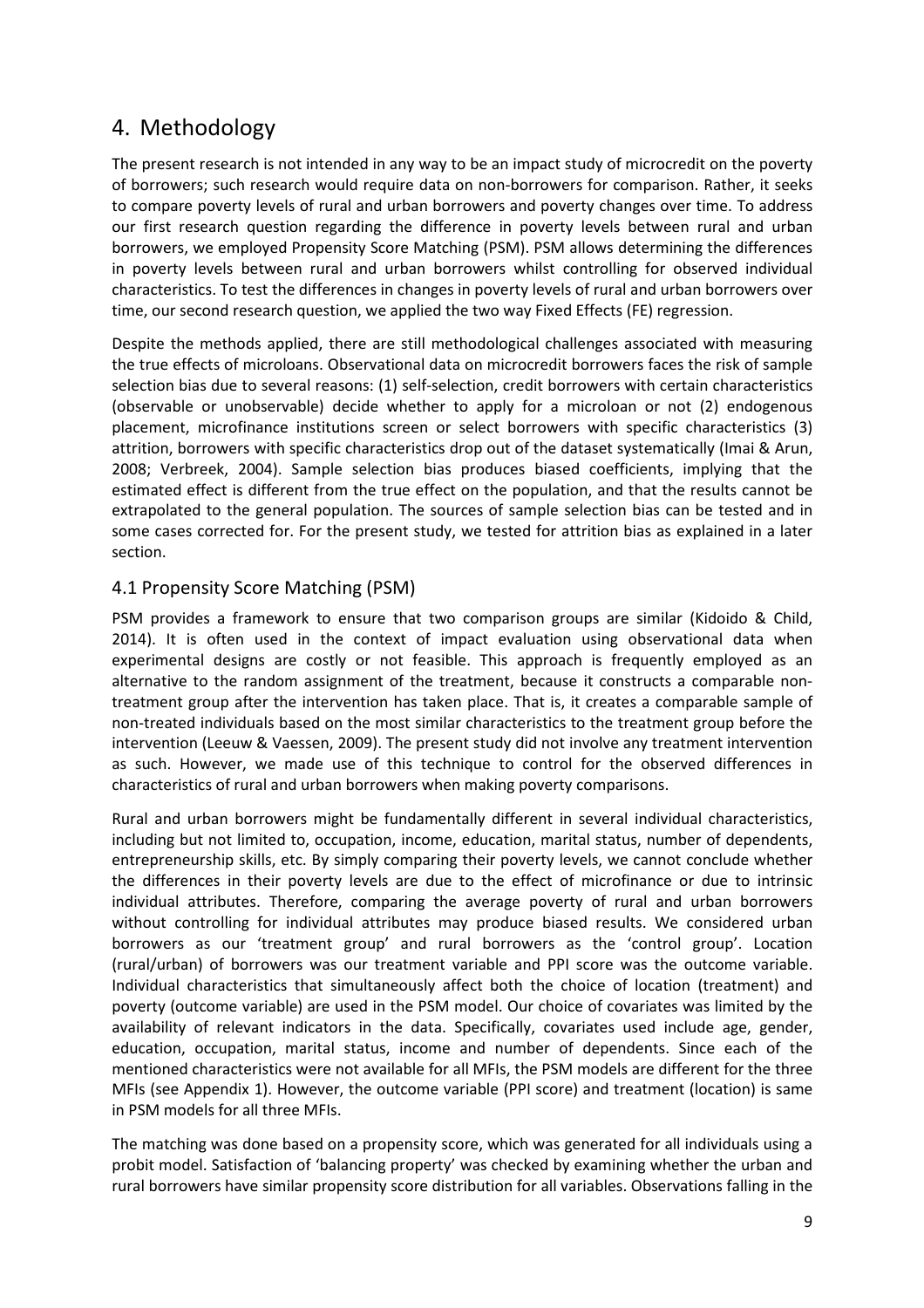common support region were used in the matching, and other observations were excluded from the analysis. Depending on the distribution of propensity scores in different datasets, maxima/minima (for ASKI and RSPI) or trimming technique (for SVCL) were used to identify the region of common support between rural and urban borrowers.

There are several different algorithms for matching depending on how the neighbourhood for each individual is defined, how the common support problem is handled, and how the weights are assigned to these neighbours (Caliendo & Kopeinig, 2005). We analysed the poverty levels of rural and urban borrowers using Kernel matching and employed the Nearest Neighbour (NN) matching without replacement only for comparison purposes. Kernel matching is a non-parametric algorithm that uses a weighted average of all units in common support region in the control group to construct the counterfactual (Heckman et al., 1998; Caliendo & Kopeinig, 2005). The kernel weights are determined depending on how far a treated unit is from each observation in the control group (Becker & Ichino, 2002). The Kernel matching method results in a smaller variance of the estimator since almost all information is used to create a match. We used the Epanechnikov kernel function and a bandwidth parameter of 0.06 for kernel matching. The standard errors were estimated by bootstrapping with 1,000 replications.

The PSM estimator of the difference in urban and rural poverty can be written as follows:

$$
\frac{1}{N} \left( \sum_{i \in U} Y_i^U - \sum_{j \in R} W_{ij} Y_j^R \right) \tag{1}
$$

 where, Y is the outcome variable (PPI Score), N is the number of urban borrowers, U stands for urban borrowers, R stands for rural borrowers, and is the weight used to aggregate outcomes for the matched observations j in the rural group. The weight depends on the matching method used as explained above.

Since PSM method does not control for unobserved attributes, the PSM estimates could still be biased. We tested the robustness of our results against unobserved factors using sensitivity analysis, which was performed using Rosenbaum bounds. Rosenbaum (2002) proposed a bounding approach, which introduces a sensitivity parameter (f) measuring robustness of estimates to the presence of unobserved factors. A sensitivity analysis tries out several values of Ѓ to see how the estimation results change. For example, if the confidence interval of estimate includes zero for Ѓ>2, then the results are highly insensitive to bias. However, if this happens for Ѓ=1.1, then the outcome estimate is extremely sensitive to unobserved factors. This would imply that the observed differences in poverty of rural and urban borrowers are not significantly different from zero and may be due to factors that are not observed in the model.

#### 4.2 Two way Fixed Effects (FE) Regression

To test the differences in changes of poverty levels between rural and urban borrowers over time a panel method is required. The Difference-in-Differences (DiD) method is the most common technique because it allows estimating the changes from one time period to the next for each group. However, this estimation relies on the assumption that the two groups have a common trend. Under this assumption, rural and urban borrowers would follow the same trend towards reducing or increasing poverty over time. This assumption is difficult to hold in practice, since urban and rural borrowers could have different trends before the baseline. An alternative approach to the Difference-in-Differences method is the two way FE regression. The FE regression provides the same coefficient as the DiD method for two time periods without imposing that assumption.

The equation to estimate changes in rural-urban poverty over time is as follows:

$$
Y_{it} = \sum_{t=2}^{5} \gamma_t T_{it} + \sum_{t=2}^{5} \beta_t Urban_i * T_{it} + \theta X_{it} + \alpha_i + \epsilon_{it}
$$
 (2)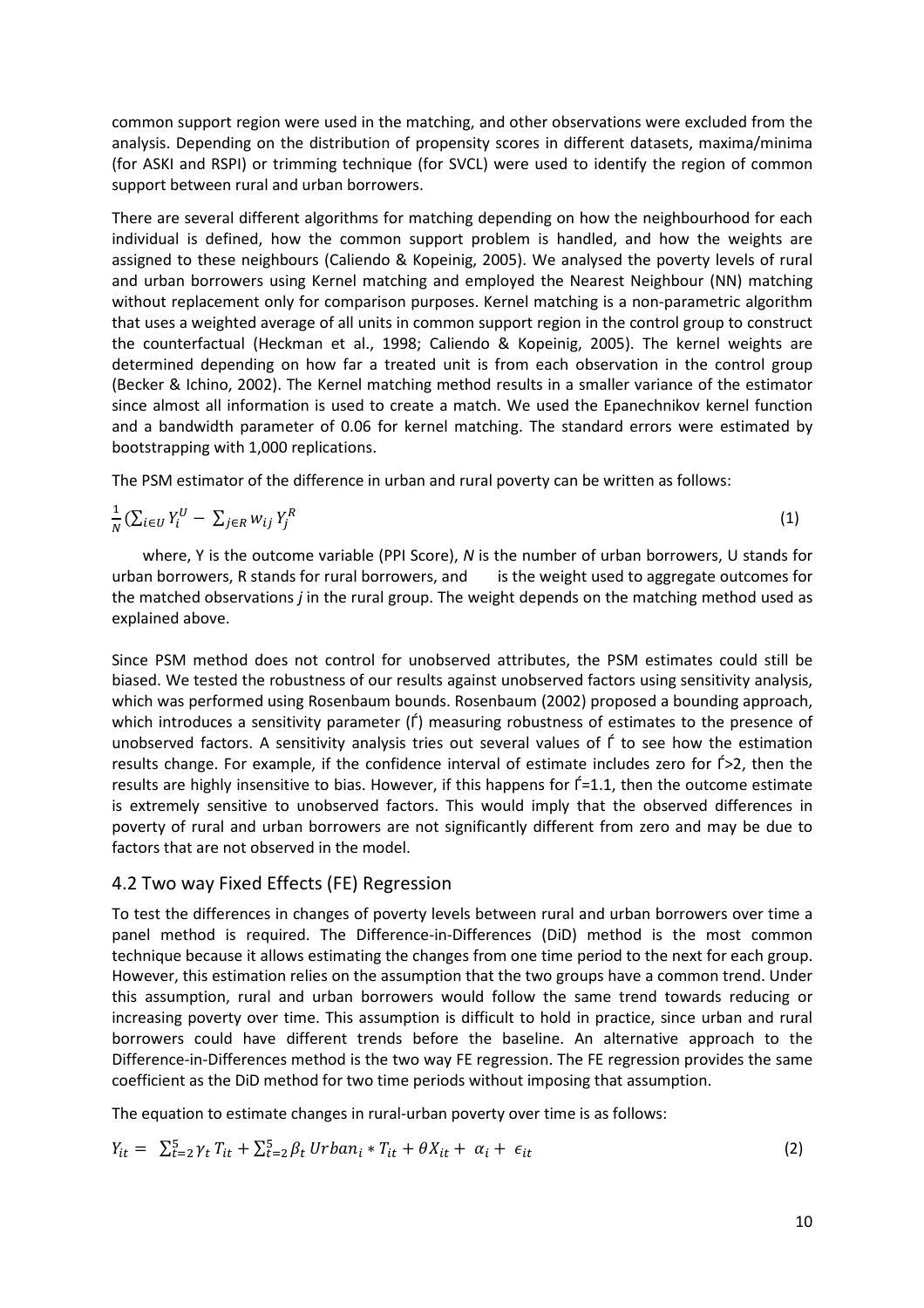where, Y<sub>it</sub> is the outcome variable i.e. the PPI score of the *i*<sup>th</sup> borrower at time t. T<sub>it</sub> represents binary variables for the year (t=2011, 2012, 2013, 2014, 2015 depending on which MFI's data is used). Therefore,  $\gamma_t$  captures the time effects common to all borrowers of the MFI, such as positive or negative trends in poverty levels or economic growth.  $\beta_t Urban_i * T_{it}$  is an interaction term between urban area and year dummies.  $\beta_t$  captures the difference in changes in urban poverty to the changes in rural poverty relative to base year. In simple words,  $\beta_t$  allows to test our second hypothesis since it compares the changes in poverty between rural and urban borrowers over time. A negative and significant  $\beta_t$  coefficient implies a lower rate of change in poverty for urban borrowers compared with rural counterparts.  $X_{it}$  represents a vector of additional explanatory variables which vary with each MFI. A description of these covariates is presented in Table 6, Appendix 1.  $\alpha_i$  represents the time constant individual effect, which controls for unobserved individual characteristics of the borrowers, such as entrepreneurial skills, negotiation or organizational abilities. Notice that all factors affecting the outcome variable that do not change over time, such as gender, are part of  $\alpha_i$  and are removed by the model. Finally,  $\epsilon_{it}$  is the idiosyncratic error.

Since serial autocorrelation biases standard errors in linear panel data models (Drukker, 2003), we implemented a diagnostic test proposed by Wooldridge (2010). Test results (see

Table 7, Appendix 1) suggested the presence of autocorrelation in all samples except for the matched balanced data of ASKI. Furthermore, the presence of heteroskedasticity was also tested using Modified Wald test for group-wise heteroskedasticity, the results (see

Table 7, Appendix 1) indicate the presence of heteroskedasticity in all samples. To allow for heteroskedasticity and serial correlation at individual level, we used cluster–robust standard errors.

A further issue in the econometric analysis was the risk of sample selection bias due to attrition of clients. If attrition is associated with individual characteristics of the clients, then the fixed effects estimator allows selection to depend upon  $\alpha_i$  and it is removed by the model. Nevertheless, if attrition is systematic, e.g. poorer borrowers are more likely to drop out of the panel or excluded from future loans by the MFI, this will bias the fixed effects estimation. We tested for selection bias, following Verbeek (2004) who suggests adding a selection indicator for dropouts. For this, we included the variable last in the FE model and estimate equation (2) using the unbalanced panel. This variable indicates whether a borrower is observed or not in the next time period, it is a dummy variable which switches from zero to one at the time of exit. If the variable is not statistically significant, there is no indication of sample selection bias.

### 5. Results

In this section we only present kernel matching results for PSM and FE estimates for the interaction terms of location and time. Results of the probit model used for kernel matching are presented in Table 8 and of detailed FE models are presented in Table 11-Table 13 in the Appendix. The matching procedure was done over the common support region for all three MFIs to ensure that for each urban borrower we have a matched rural borrower. Appendix 2 shows that propensity scores of urban and rural borrowers overlap well in the region of common support. Differences between the mean values of each individual characteristic across urban and rural borrowers were checked before and after the matching process. This was done to ensure the satisfaction of balancing property. The results of the balancing test suggest that after matching sufficient bias reduction was achieved for most variables. Therefore, the data satisfies both assumptions of PSM. The FE regression method was used to analyse the effects of location (rural/urban) on poverty of borrowers. FE estimates of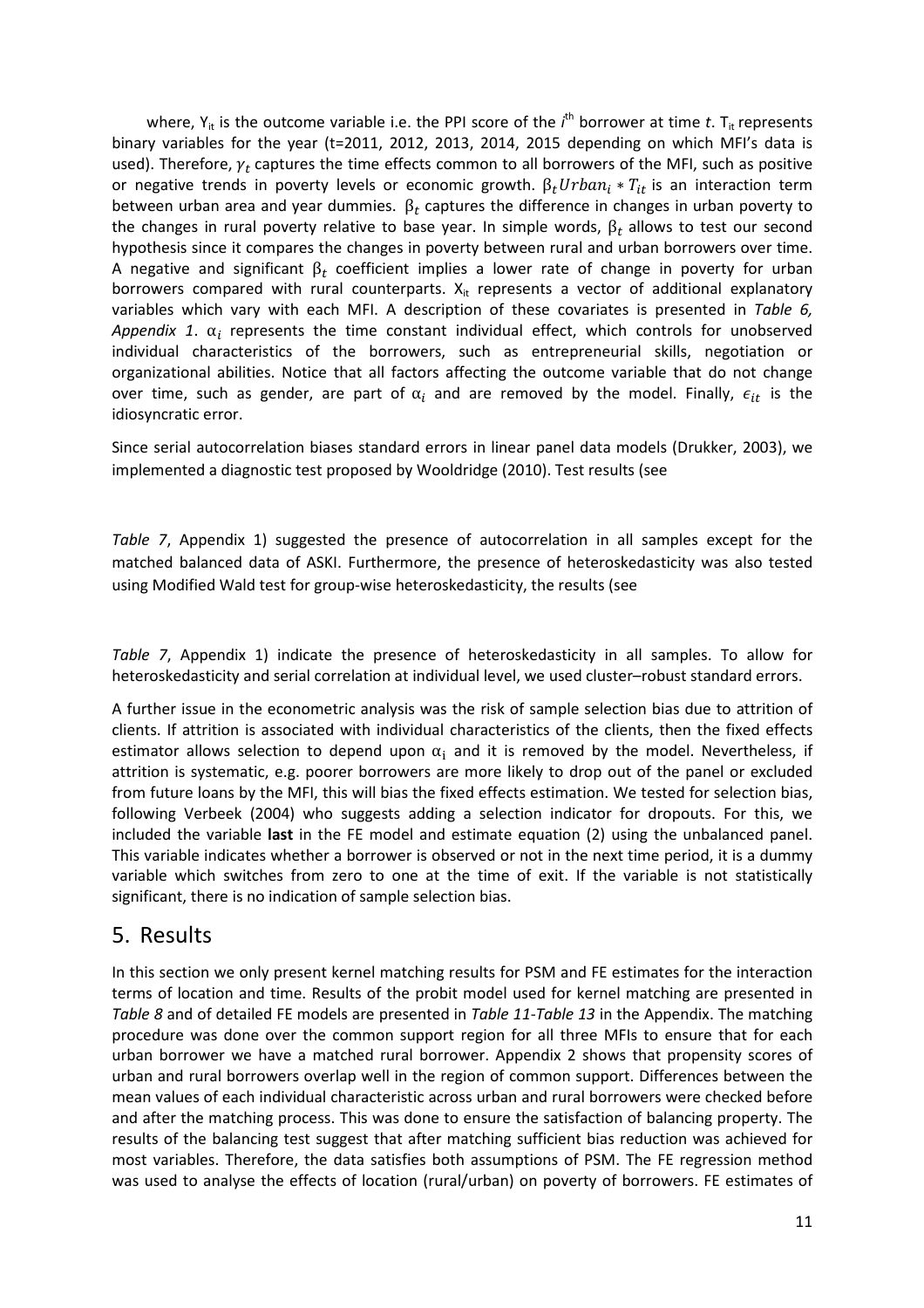poverty changes were calculated for matched balanced panel data and unbalanced panel data. Additionally, the results of unmatched balanced panel data are presented in Table 11-Table 13 in the Appendix.

#### 5.1 Comparing the poverty of rural and urban borrowers using PSM

Results of the probit model estimating the probability of a client being a urban borrower are mentioned in Table 8, Appendix 1. The probit regression models are estimated for all three MFIs data as a precursor to implement the PSM method. The variables that are statistically significant in both years for any MFI and determines the likelihood of being an urban borrower are age, female, occupation (handicraft, labour, livestock, manufacturing, other occupations, services, trading, vending), number of dependents, education, and income (see Table 8, Appendix 1). The explanatory power (pseudo  $R^2$ ) of probit models is fairly reasonable for RSPI (12.6%) and SVCL (17.3%), however owing to the fewer number of covariates the pseudo  $R^2$  is low for ASKI (1.2%).

Table 4 presents a comparison of the average PPI for the matched rural and urban borrowers using the kernel matching method. The higher the PPI score (0-100), the lower the likelihood of a borrower being below a certain poverty line. The results show statistically significant differences in the poverty of borrowers for all three Asian MFIs. The quantum of poverty gap between rural and urban borrowers varies by MFI. For instance, the poverty gap for ASKI borrowers is lowest among the three MFIs. The top row of Table 4 indicates that ASKI borrowers living in urban areas have on average a 2.4 points higher PPI score than those in rural areas. The poverty gap for ASKI borrowers remains statistically significant in 2014, but with a modest decrease (0.29 points). The largest differences in poverty scores are found among RSPI borrowers, the PPI score is eight points higher for urban borrowers than for rural clients in 2011. Despite the poverty reducing from 8.3 to 5.3 points between 2011 and 2015, the differences remain statistically significant. Furthermore, SVCL borrowers living in urban areas in 2010 had on average a 7.7 points higher PPI score than clients in rural regions. Over a period of four years the poverty gap shrunk from 7.7 in 2010 to 1.12 in 2014, which is the highest reduction among the three MFIs. Results using NN matching technique are similar to kernel matching results, we present them for comparison in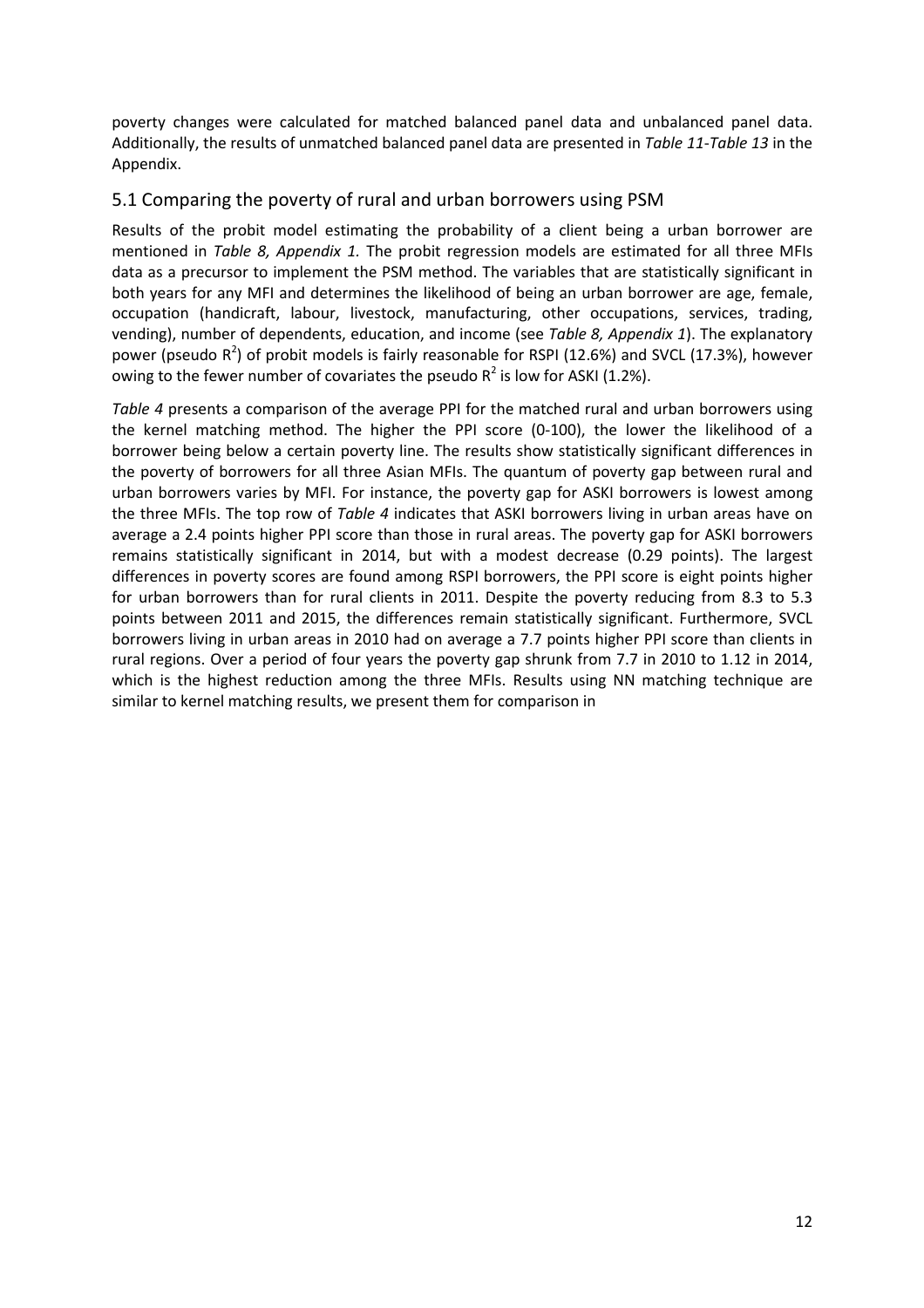#### Table 9, Appendix 1.

| <b>Kernel Matching</b> | <b>Urban Borrowers</b> | <b>Rural Borrowers</b> | <b>Poverty difference</b> |
|------------------------|------------------------|------------------------|---------------------------|
| ASKI (2012)            | 62.72                  | 60.30                  | $2.42***$                 |
|                        |                        |                        | (0.53)                    |
| ASKI (2014)            | 64.38                  | 62.25                  | $2.13***$                 |
|                        |                        |                        | (0.53)                    |
| RSPI (2011)            | 58.38                  | 50.02                  | $8.35***$                 |
|                        |                        |                        | (1.14)                    |
| RSPI (2015)            | 65.21                  | 59.86                  | $5.34***$                 |
|                        |                        |                        | (0.85)                    |
| SVCL (2010)            | 46.16                  | 38.46                  | $7.69***$                 |
|                        |                        |                        | (0.53)                    |
| SVCL (2014)            | 44.21                  | 43.09                  | $1.12**$                  |
|                        |                        |                        | (0.50)                    |

Table 4: Propensity Score Kernel Matching results: Comparing poverty of urban and rural borrowers

Note: Robust standard errors in parenthesis \*\*\* p<0.001, \*\* p<0.01, \* p<0.05, + p<0.10

The sensitivity of estimated rural-urban poverty difference to unobserved individual characteristics is calculated using Rosenbaum bounds as described in Rosenbaum (2002). Findings of the sensitivity analysis (see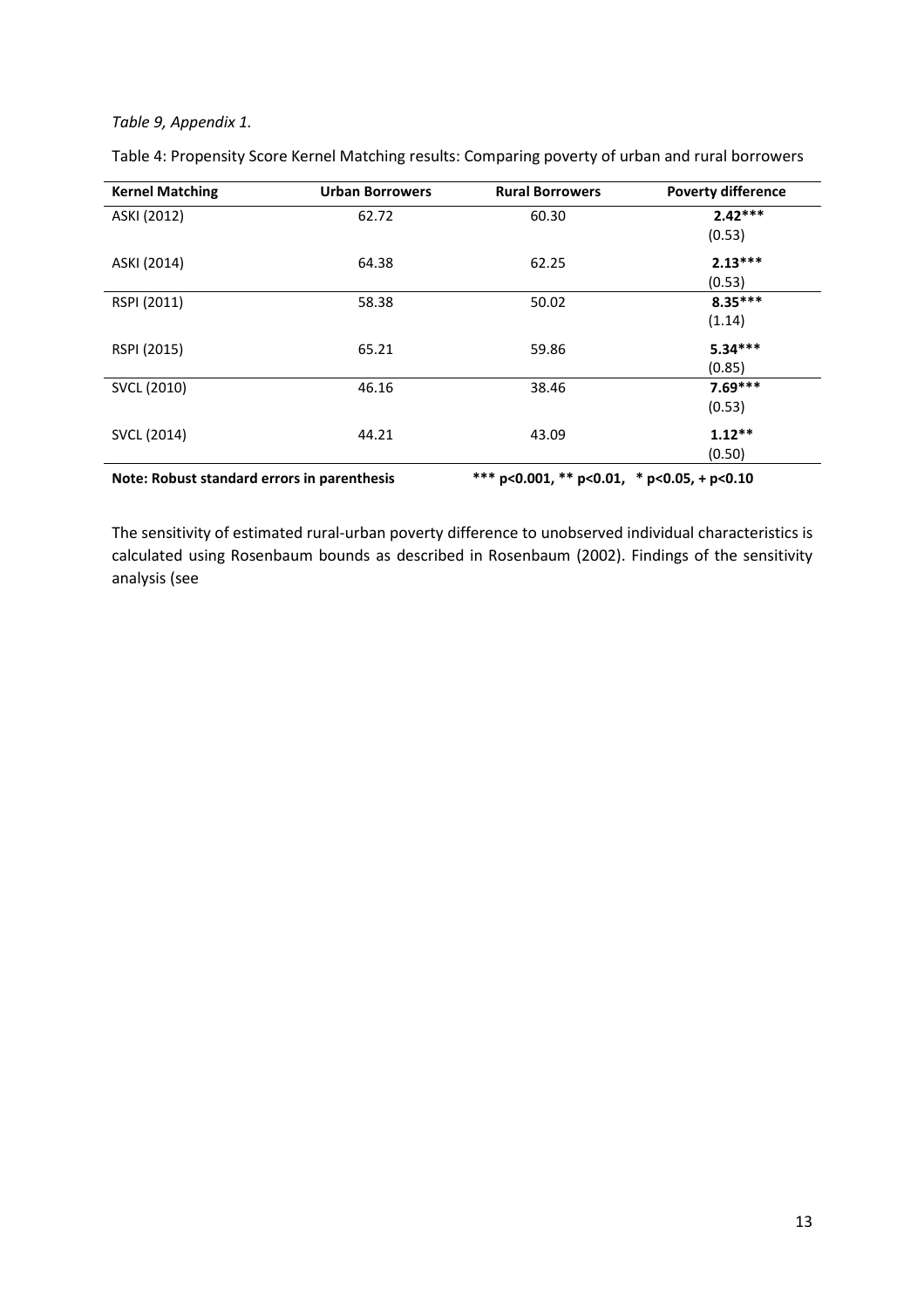Table 10, Appendix 1) suggest that estimated rural-urban poverty difference are robust to unobserved individual characteristics for RSPI and SVCL, as confidence interval includes zero at Ѓ=2.8. However, rural-urban poverty gap for ASKI is highly sensitive to the presence of unobserved factors not available in the database.

#### 5.2 Comparing poverty changes of rural and urban borrowers over time using FE

Next, we tested whether the changes in individual PPI scores of borrowers are statistically different for rural and urban borrowers. We assessed this difference by adding interaction terms between the urban variable and time in the FE model equation (2). These coefficients capture individual changes in the PPI score of urban borrowers relative to their rural counterparts for the base year. Table 5 shows the results of the FE model on the matched balanced panels, shown in columns 1-3, and the unbalanced panels, shown in columns 4-6. Table 5 presents only the estimated interaction coefficients; the results of additional covariates are shown in Table 11-Table 13 in the Appendix.

|     |                                                     | <b>Matched Balanced Panel</b> |             |             | <b>Unbalanced Panel</b> |             |                                            |  |
|-----|-----------------------------------------------------|-------------------------------|-------------|-------------|-------------------------|-------------|--------------------------------------------|--|
|     |                                                     | <b>ASKI</b>                   | <b>RSPI</b> | <b>SVCL</b> | <b>ASKI</b>             | <b>RSPI</b> | <b>SVCL</b>                                |  |
|     |                                                     | (1)                           | (2)         | (3)         | (4)                     | (5)         | (6)                                        |  |
| (1) | Urban*2011                                          |                               |             | 0.47        |                         |             | $0.57**$                                   |  |
|     |                                                     |                               |             | (0.74)      |                         |             | (0.17)                                     |  |
| (2) | Urban*2012                                          |                               | $-2.01$     | $-1.05$     |                         | $-1.45*$    | $-0.54**$                                  |  |
|     |                                                     |                               | (1.61)      | (0.81)      |                         | (0.70)      | (0.20)                                     |  |
| (3) | Urban*2013                                          | $-1.26$                       | $-1.22$     | $-2.56**$   | $-1.39***$              | $-0.48$     | $-2.17***$                                 |  |
|     |                                                     | (0.86)                        | (1.52)      | (0.93)      | (0.22)                  | (0.69)      | (0.21)                                     |  |
| (4) | Urban*2014                                          | $-0.87$                       | $-2.69$     | $-3.26**$   | $-0.27$                 | $-1.02$     | $-4.73***$                                 |  |
|     |                                                     | (0.97)                        | (1.71)      | (1.03)      | (0.36)                  | (.71)       | (0.24)                                     |  |
| (5) | Urban*2015                                          |                               | $-1.51$     |             |                         | $-0.62$     |                                            |  |
|     |                                                     |                               | (1.64)      |             |                         | (0.71)      |                                            |  |
| (6) | Last                                                |                               |             |             | $-0.75***$              | $-0.71***$  | 0.11                                       |  |
|     |                                                     |                               |             |             | (0.18)                  | (0.13)      | (0.08)                                     |  |
|     | Base year                                           | 2012                          | 2011        | 2010        | 2012                    | 2011        | 2010                                       |  |
|     | No of obs.                                          | 3,285                         | 2,905       | 15,645      | 89,341                  | 159,373     | 252,453                                    |  |
|     | No. of clients                                      | 1,095                         | 581         | 3,129       | 41,501                  | 56,474      | 90,000                                     |  |
|     | $R^2$                                               | 0.02                          | 0.07        | 0.02        | 0.01                    | 0.03        | 0.01                                       |  |
|     | F                                                   | 7.68                          | 10.96       | 31.98       | 90.02                   | 203.6       | 257.6                                      |  |
|     | p-value                                             | 0.00                          | 0.00        | 0.00        | 0.00                    | 0.00        | 0.00                                       |  |
|     | Note: Cluster-robust standard errors in parenthesis |                               |             |             |                         |             | *** p<0.001, ** p<0.01, * p<0.05, + p<0.10 |  |

Table 5: FE estimates of the effects of location on poverty of borrowers

Using the matched samples, we found no statistically significant differences in the rate of change of poverty of rural and urban borrowers in most cases. The exceptions are the interaction terms Urban\*2013 and Urban\*2014 for SVCL (Table 5, column 3). The coefficient Urban\*2013 indicates that the rate of change in the PPI Score of SVCL's rural borrowers was on average two points higher than for those clients located in urban areas. To illustrate, urban borrowers from SVCL increased their PPI Score from an average of 46 points in 2010 to 48 points in 2013; over the same time period, rural borrowers increased their PPI score by four points, from 40 to 44. Thus, the difference in the rate of change of urban-rural poverty is -2 points, as indicated by the coefficient Urban\*2013. Changes in the poverty of similar (matched) urban and rural borrowers over time are also depicted below in Figure 1.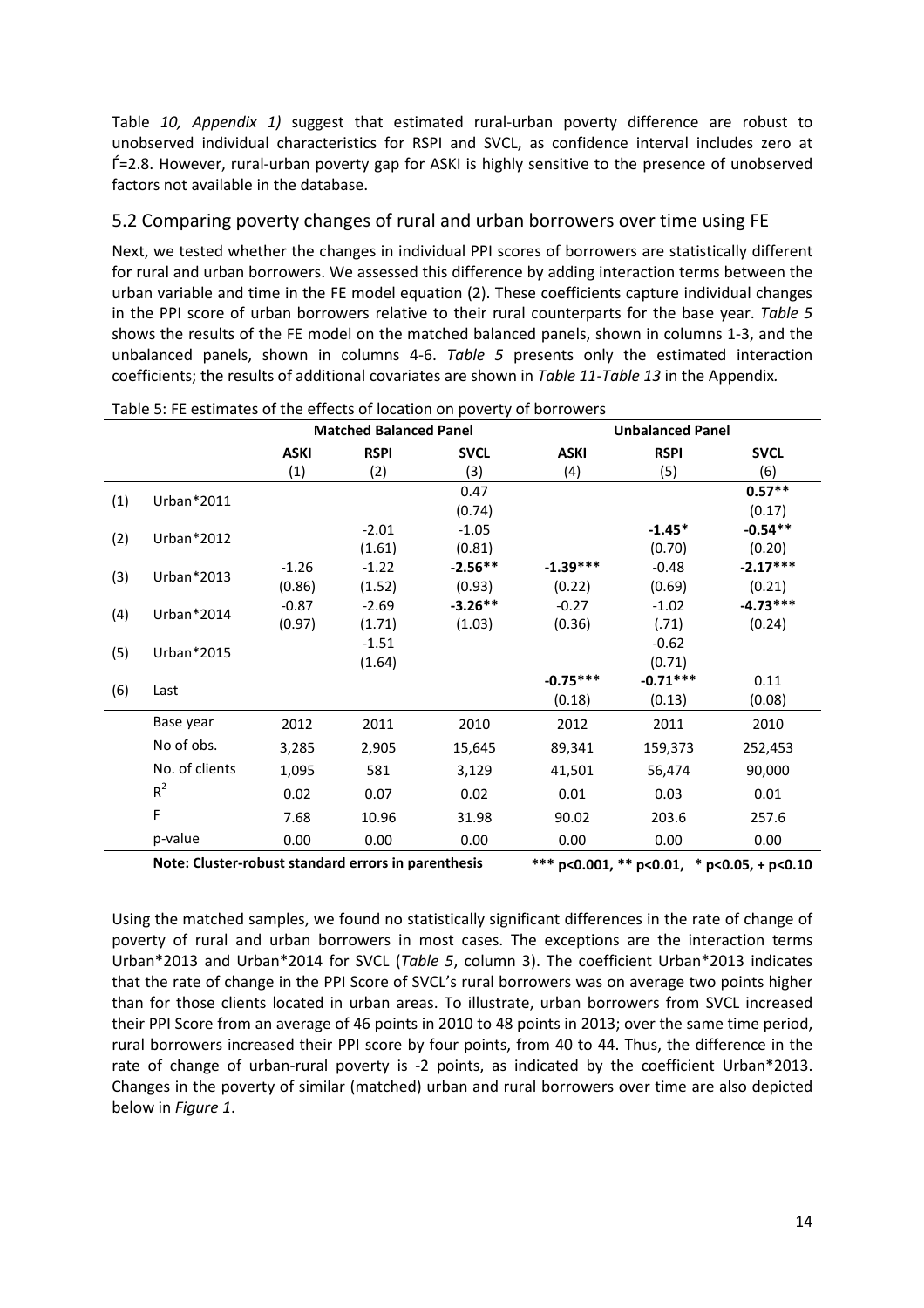

Figure 1: PPI Scores of rural and urban borrowers, matched samples.

The differences between rural and urban borrowers become more evident when analysing the unbalanced panels (Table 5, columns 4-6). Differences in the rate of change become statistically significant for ASKI borrowers in 2013 and RSPI borrowers in 2012, whereas for SVCL the differences are significant over the entire period of the analysis. The negative coefficients indicate that urban borrowers are increasing their PPI scores but at a lower rate than their rural counterparts, implying a shrinking poverty gap relative to the base year. This finding is consistent with previous studies (Imai & Arun, 2008; Koloma, 2013), which have demonstrated that the poverty reducing effects of microfinance are higher for rural borrowers than for urban borrowers. A coefficient of the number of dependents for unbalanced RSPI data suggests that for every additional dependent in a family the PPI score of a household decreases by 0.74 points. This finding is consistent with Gang et al (2008), which suggests that poverty increases with household size.

Rural borrowers from RSPI showed larger changes in the housing conditions compared to urban borrowers. Specifically, the data shows improvements in the building material of walls and roofs from light materials (cogon, nipa or bamboo) to stronger and safer elements (iron, aluminium, etc.). Rural borrowers from SVCL, compared to urban counterparts, showed larger changes in the expenditure for purchase of durable goods for domestic use such as crockery and utensils and they became more often self-employed.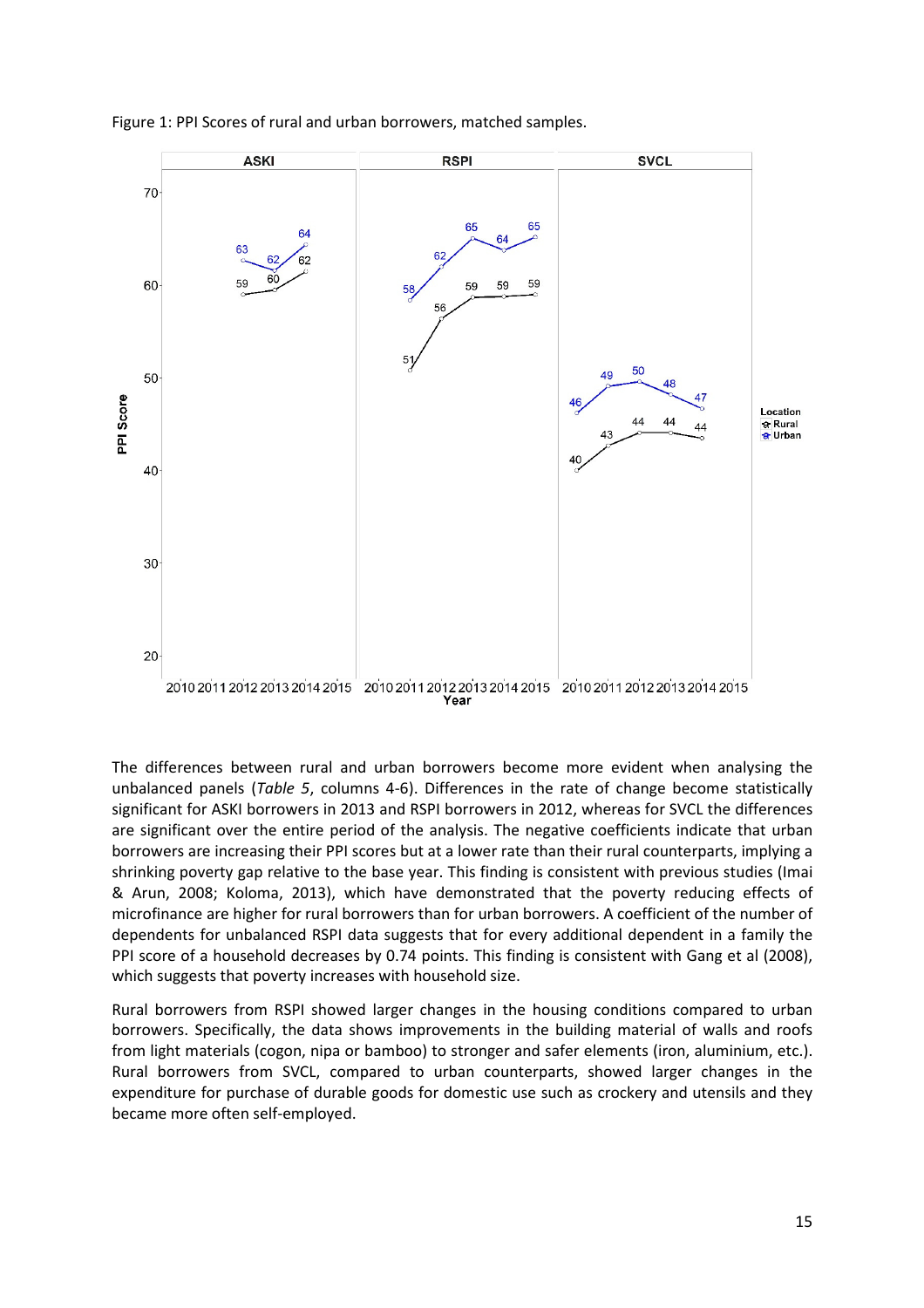We use the variable last in Table 5 (row 6) as an indicator for the presence of attrition bias, as suggested by Verbeek (2004). It identifies a borrower in the year of exit in the unbalanced panel data. Results in Table 5 show that ASKI and RSPI borrowers who dropped out of the panel have significantly different PPI scores during the year of exit. Their PPI score is 0.7 lower compared to those who stayed with the MFI for an additional year<sup>3</sup> (see also Figure 2). The differences in the PPI score are negligible but statistically significant, which suggests that attrition is negatively correlated with the PPI score of the borrowers. The results for SVCL show no evidence of sample bias and the PPI score of SVCL borrowers upon exit is positive but insignificant. Interestingly, this positive coefficient contradicts the general belief practitioners have that client attrition could only have a negative correlation with the outcome variable. Hence, the effect of attrition bias can take place in both directions, depending on whether borrowers have increased or decreased their poverty levels at the time of exit.



Figure 2: PPI Scores of all borrowers and drop-outs in unbalanced panel data

### 6. CONCLUSIONS

 $\overline{a}$ 

Providing access to financial services for low income people is crucial to open opportunities for their socio-economic development. The potential gains from microfinance have been recognized by many donors, social investors and microfinance institutions, which in many cases have decided to prioritize rural regions in developing countries, presuming larger social returns on their investments. However, there is a lack of empirical evidence showing whether this geographical targeting is an effective decision for reducing poverty. To address this problem, this research analysed three pro-poor credit market interventions and identified the effects of these interventions on the poverty levels of rural and urban borrowers. As case studies, we used data from three microfinance institutions in Asia: ASKI (2012-2014), RSPI (2011-2015) in the Philippines and SVCL in India (2010-2014).

We used readily available data on the socio-economic characteristics of the borrowers collected by MFIs during each loan cycle. The PPI is the variable we employed for measuring poverty at borrower

 $3$  Furthermore, we analyse the PPI score of rural and urban dropouts and found no consistent differences.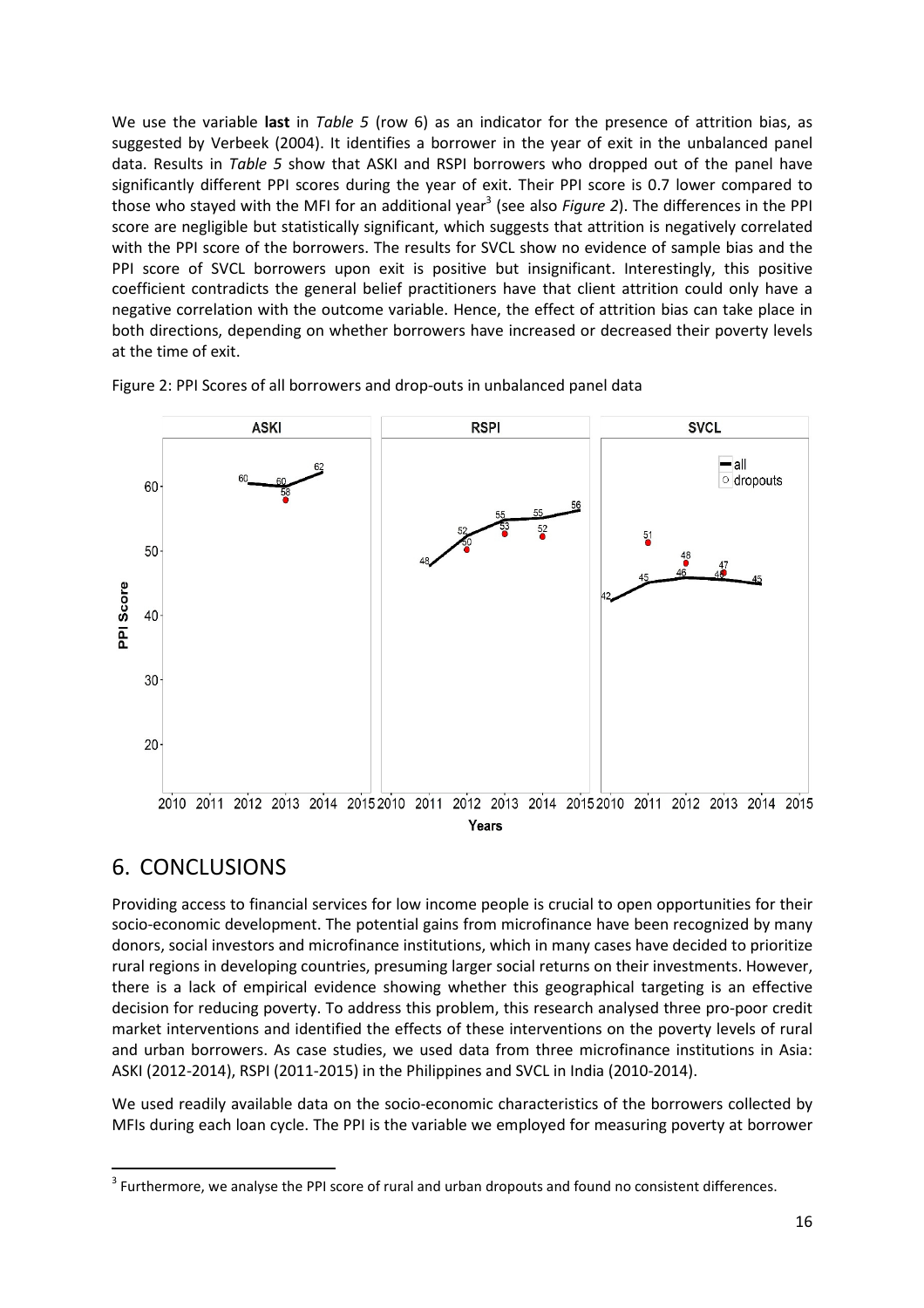level. To compare poverty levels while controlling for inherent differences between rural and urban borrowers, we used PSM. PSM allows constructing two groups of borrowers (rural and urban) with similar individual characteristics and testing their poverty levels at different points in time. Additionally, to determine the differences in changes of poverty levels between rural and urban borrowers, we employed the two way Fixed Effects (FE) method for panel data. The PSM results indicate that across three MFIs, rural borrowers are poorer than similar urban borrowers. The panel data analysis also indicated that by comparison with urban clients, rural borrowers experience higher reduction in their poverty levels over time, leading to a narrowing of the urban-rural poverty gap. Despite some reduction in the poverty gap, the differences remain persistent over the examined periods, indicating that additional efforts are necessary to reduce poverty in rural regions. Future research may run the analysis for longer periods of time to determine whether the poverty gap is persistent over the long term. Overall, these results provided empirical evidence that targeting disadvantaged rural people through these three pro-poor credit market interventions was an effective strategy to further reduce poverty in these areas.

We acknowledge the limitations of this study. The results presented here are conditional on taking a micro loan from one of these three MFIs and cannot be directly generalized to other borrowers in other contexts. Additionally, we recognize the problem of attrition bias on our results. The results showed that borrowers not taking an additional loan had a lower PPI at the time of exit. Since the data sets lacked information on the reasons for dropping-out, we could not create controls for this problem. This also suggests that further work is needed to find appropriate ways to address the attrition issue. Recognizing and addressing this problem is crucial for the microfinance sector in general: for academic economists, because understanding the process of attrition can help them to control for it and for practitioners, because it will shed light on the reasons behind client exit and determine whether the products and conditions they offer meets the need of the low income population.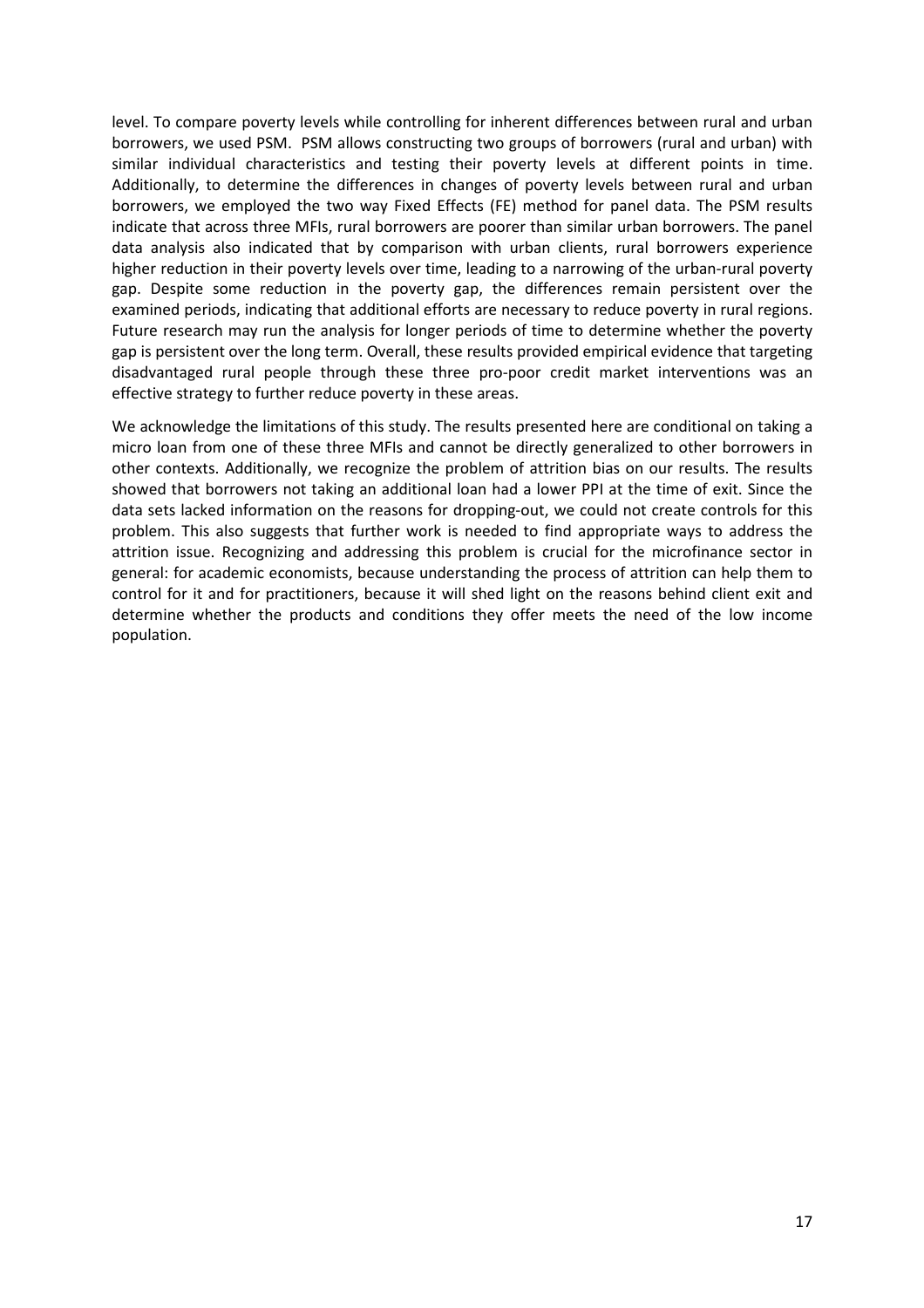### **REFERENCES**

- [1] Adjei, J., Arun, T. & Hossain, F. (2009) The Role of Microfinance in Asset-Building and Poverty Reduction: The case of Sinapi Aba Trust of Ghana. BWPI Working Paper 87.
- [2] Alkire, S. & Sarwar, M. (2009) Multidimensional Measures of Poverty & Well-being. University of Oxford, Working Paper.
- [3] Andersson, M., Engvall, A. & Kokko, A. (2006) Determinants of Poverty in Lao PDR. Stockholm School of Economics, Working Paper 223.
- [4] Apata, T., Apata, O., Igbalajobi, O., & Awoniyi, S. (2010) Determinants of rural poverty in Nigeria: Evidence from small holder farmers in South-western, Nigeria. Journal of Science and Technology Education Research, 1(14), 85-91.
- [5] Armendáriz, B., & Morduch, J. (2010) The economics of microfinance. MIT press.
- [6] Asadullah, M. and Ara, J. (2016) Evaluating the Long-Run Impact of an Innovative Antipoverty Program: Evidence Using Household Panel Data.
- [7] Augsburg, B., Haas, R., Harmgart, H. & Meghir, C. (2012) Microfinance at the margin. Experimental evidence from Bosnia and Herzegovina. European Bank Working Paper No. 146.
- [8] Banerjee, A., Duflo, E., Glennerster, R., & Kinnan, C. (2015) The miracle of microfinance? Evidence from a randomized evaluation. American Economic Journal: Applied Economics 2015, 7(1), 22-53.
- [9] Bateman, M. & Chang, H. (2009) The Microfinance Illusion. Available at: http://hajoonchang.net/wp-content/uploads/2012/01/Microfinance.pdf [Accessed: 29<sup>th</sup> April 2016]
- [10] Beck, T., Demirguc-Kunt, A. & Levine, R. (2007) Finance, Inequality, and the Poor. Journal of Economic Growth 12 (1): 27–49
- [11] Becker, S. & Ichino, A. (2002) Estimation of Average Treatment Effects based on Propensity Scores. The Stata Journal, 2(4), 358-377.
- [12] Berhane, G. & Gardebroek, C. (2011) Does microfinance reduce rural poverty? Evidence based on household panel data from Northern Ethiopia. American Journal of Agriculture Economics 93(1): 43-55.
- [13] Bhuiya, A., Mahmood, S., Rana, A., Wahed, T., Ahmed, S. & Chowdhury, A. (2007) A multidimensional approach to measure poverty in rural Bangladesh.
- [14] Blauw, L. & Franses, H. (2011). The impact of mobile telephone use on economic development of households in Uganda. Tinbergen Institute Discussion Paper. Tinbergen Institute.
- [15] Caliendo, M. & Kopeinig, S. (2005) Some Practical Guidance for the Implementation of Propensity Score Matching. Discussion Paper No. 1588, IZA.
- [16] CGAP, Ford Foundation & Social Performance Taskforce (2010) Poverty targeting and measurement tools in microfinance: Progress out of poverty index and the poverty assessment tool. Available from: https://www.microfinancegateway.org/sites/default/files/mfg-en-paper-poverty-targetingand-measurement-tools-in-microfinance-progress-out-of-poverty-index-and-the-povertyassessment-tool-oct-2010.pdf [Accessed 13th July 2016].
- [17] Chen, S. & Ravallion, M. (2008) The Developing World is Poorer than We Thought, But No Less Successful in the Fight against Poverty. Policy Research Working Research Group, The World Bank Development, Paper 4703.
- [18] Chua, R., Sebastian, A. & Silva, A. (2012) Philippine Microfinance Discussion Papers: Poverty Outreach of Selected Microfinance Institutions in the Philippines. Discussion paper No. 2012- 04, Grameen Foundation
- [19] Coleman, B. (2006) Microfinance in Northeast Thailand: Who Benefits and How Much? World Development 2006, 34(9), 1612-1638.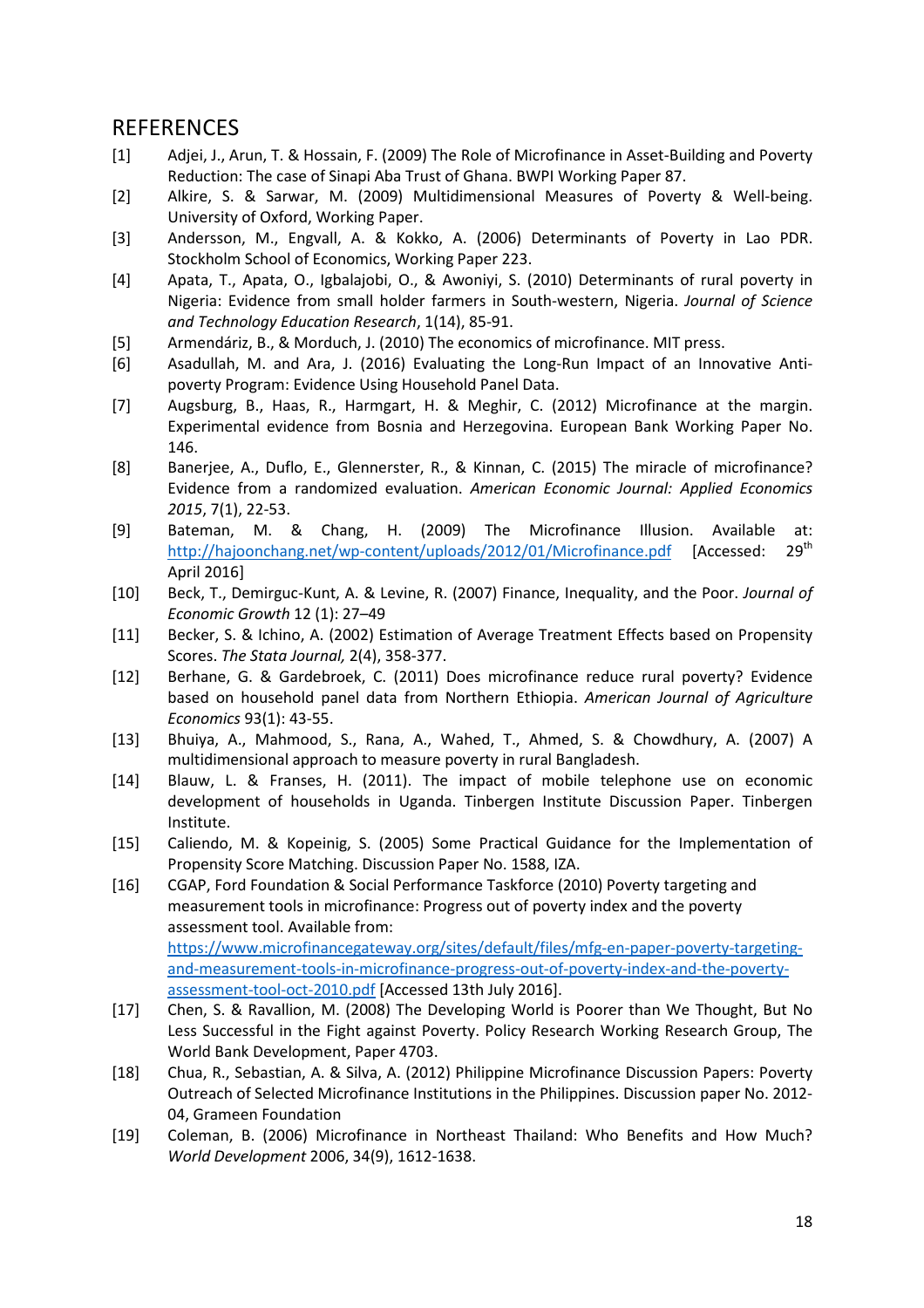- [20] Dawood, J., Anwar, C., & Phillip, E. (2008) An Analysis of Major Determinants of Poverty in Agriculture Sector in Pakistan.
- [21] Datt, G., Simler, K., Mukherjee, S. & Dava, G. (2000) Determinants of Poverty in Mozambique: 1996-97. International Food Policy Research Institute, Discussion Paper No. 78.
- [22] Deaton, A. (1997) The analysis of household surveys: Microeconometric analysis for development policy. Washington, D.C. : The World Bank.
- [23] Deaton, A. & Case, A. (1988) Analysis of household expenditure. Living Standards Measurement Study Working Paper No. 28. World Bank.
- [24] Deaton, A. (2003) Measuring Poverty in a Growing World (or Measuring Growth in a Poor World). NBER Working Paper No. W9822.
- [25] Demirguc-Kunt, A., Klapper, L., Singer, D. & Oudheusden, P. (2015) The Global Findex Database 2014: Measuring Financial Inclusion around the World. Policy Research Working Paper 7255. World Bank, Washington, DC.
- [26] Desiere, S., Vellema, W. & D'Haese, M. (2014) A validity assessment of the Progress out of Poverty Index (PPI) for Rwanda. Evaluation and Program Planning, 49, 10-18.
- [27] Drukker, D. (2003) Testing for serial correlation in linear panel-data models. The Stata Journal, 3, 2, pp. 168-177.
- [28] European Commission (2008) Poverty and Social Exclusion of Rural Areas. Available at: http://ec.europa.eu/social/main.jsp?langId=en&catId=750 [Accessed on 13<sup>th</sup> August 2016]
- [29] Gang, I., Sen, K. & Yun, M. (2008) Poverty in Rural India: Caste and Tribe. Review of Income and Wealth, 54-1.
- [30] Geda, A., Jong, N., Mwabu, G., & Kimenyi, M. (2005) Determinants of Poverty in Kenya : A Household Level Analysis. University of Connecticut, Economics Working Paper 200544.
- [31] Gough, I., McGregor, A. & Camfield, L. (2007). Wellbeing in Developing Countries: From Theory to Research. Cambridge University Press, 1-75.
- [32] Gravesteijn, R., Hoepner, A. & Jain, M. (2015) Effects of Microcredit on the Poverty of Borrowers using the Progress out of Poverty Index: Evidence from Asian MFIs. Available at: http://www.oikocredit.coop/l/library/download/urn:uuid:927c5e16-dbae-4fee-840ab14a6617b817/ppi+research+paper+2-12-2015.pdf%20 [Accessed 15<sup>th</sup> March 2016].
- [33] Grameen Foundation (2014) Global Report on Poverty Measurement with Progress out of Poverty Index. Available at: http://www.progressoutofpoverty.org/global\_report [Accessed 03rd May 2016]
- [34] Heckman, J., Ichimura, H. & Todd, P. (1998) Matching as an Econometric Evaluation Estimator. Review of Economic Studies, 65, 261-294.
- [35] Hermes, N. & Lensink, R. (2011) Microfinance: Its Impact, Outreach, and Sustainability. World Development, 39(6), 938-948.
- [36] IFAD (2011) Rural poverty report 2011. Available at: https://www.ifad.org/documents/10180/c47f2607-3fb9-4736-8e6a-a7ccf3dc7c5b [Accessed 20th August 2016]
- [37] Imai, K. & Arun, T. (2008) Does microfinance reduce poverty in India. Economics Discussion Paper Series EDP-0814, Economics School of Social Sciences, the University of Manchester.
- [38] Karlan, D. & Zinman, J. (2009) Expanding Credit Access: Using Randomized Supply Decisions to Estimate the Impacts. The Review of Financial Studies, 23(1), 433-464.
- [39] Khandker, S. (2005) Microfinance and poverty: Evidence using panel data from Bangladesh. World Bank Economic Review, 19(2), 263-286.
- [40] Paper.
- [41] Kidoido, M., & Child, K. (2014) Evaluating value chain interventions: A review of recent evidence (Vol. 26). ILRI (aka ILCA and ILRAD).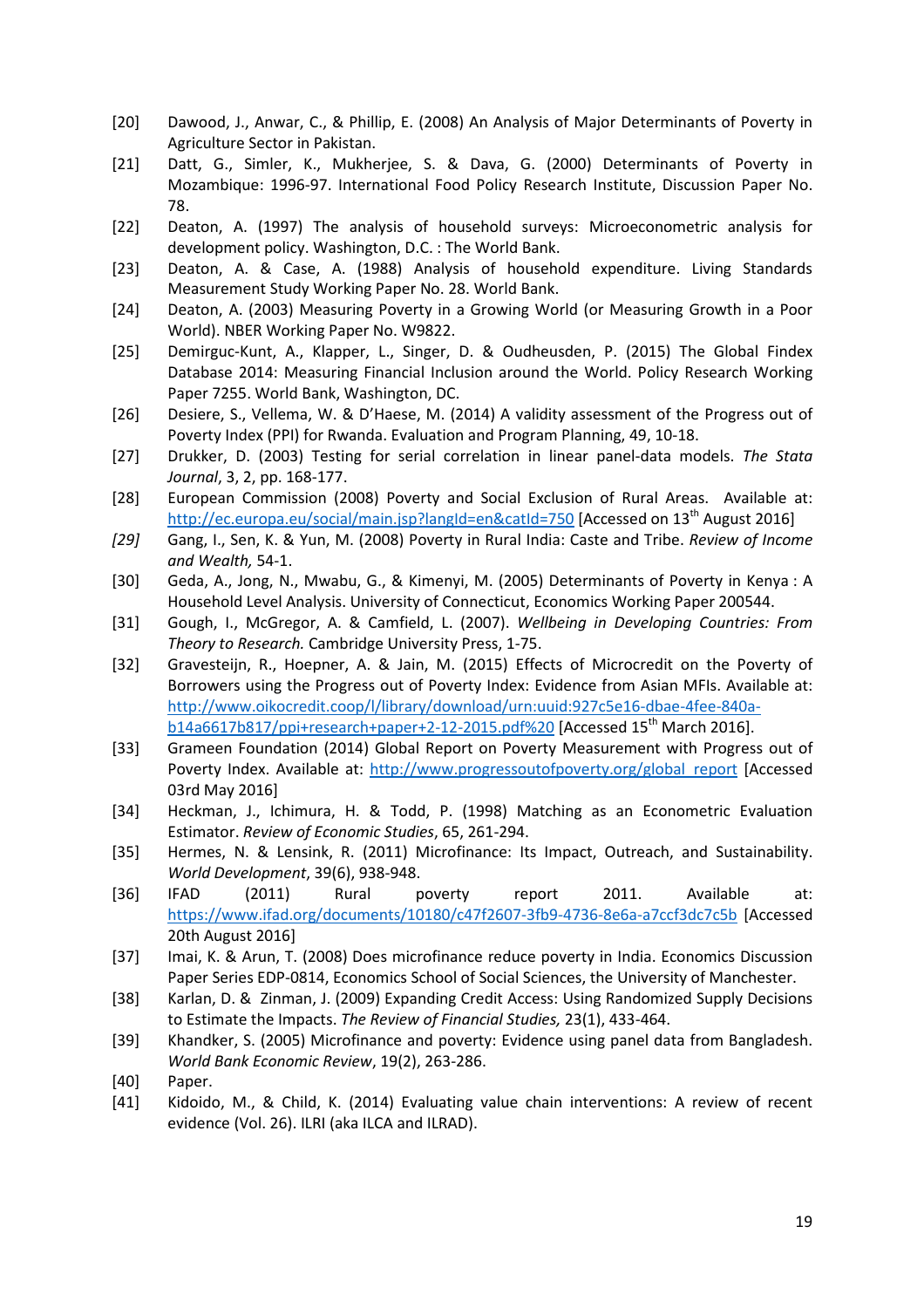- [42] Koloma, Y. (2013) The Effects of Microfinance on Poverty Reduction in Mali: An Evaluation by the Method of Propensity Score. Available at: https://ssrn.com/abstract=2467036 [Accessed  $11<sup>th</sup>$  Feb 2016]
- [43] Larsen, F. & Lilleor, B. (2013). Beyond the field: Impact of farmer field schools on food security and poverty alleviation. Copenhagen, Denmark: The Rockwool Foundation Research Unit.
- [44] Ledgerwood, J., Julie, E. & Candace, N. (2013). The New Microfinance Handbook: A Financial Market System Perspective. World Bank Publications.
- [45] Leeuw, L., & Vaessen, J. (2009) Impact evaluations and development: NONIE guidance on impact evaluation. Available at: http://siteresources.worldbank.org/EXTOED/Resources/nonie\_guidance.pdf [Accessed 23rd July 2016]
- [46] Narayan, D., Patel, R., Schafft, K., Rademacher, A. & Koch-Schulte, S. (1999) Can Anyone Hear Us? Voices from 47 countries. Available at: http://siteresources.worldbank.org/INTPOVERTY/Resources/335642- 1124115102975/1555199-1124115187705/vol1.pdf [Accessed 20th July 2016]
- [47] Pitt, M. & Khandker, S. (1998) The Impact of Group-Based Credit Programs on Poor Households in Bangladesh: Does the Gender of Participants Matter? Journal of Political Economy. 106, 958-96.
- [48] Polk, S. & Johnson, D. (2009) Lending a Hand: A Quantile Regression Analysis of Microlending's Poverty Impact. Colorado College Working Paper 2009-10.
- [49] Rodriguez, J. (2016) The Determinants of Poverty in the Mexican States of the US-Mexico Border. Estudios Fronterizos, 17(33), 141-167.
- [50] Roodman, D. & Morduch, J. (2009) The Impact of Microcredit on the Poor in Bangladesh: Revisiting the Evidence. Centre for Global Development, Working Paper 174.
- [51] Rosenbaum, P. (2002) Attributing Effects to Treatment in Matched Observational Studies. Journal of the American Statistical Association, 97 (457), 183-192.
- [52] Schreiner, M. (2014) A Simple Poverty Scorecard for the Philippines. Available at http://www.simplepovertyscorecard.com/PHL\_2009\_ENG.pdf [Accessed 12<sup>th</sup> April 2016]
- [53] Schreiner, M. (2016) A Simple Poverty Scorecard, India. Available at http://www.simplepovertyscorecard.com/IND\_2011\_ENG.pdf [Accessed 19<sup>th</sup> April 2016]
- [54] Sen, A. (1999) Development as freedom. New York, Oxford University Press.
- [55] Verbeek, M. (2004) A Guide to Modern Econometrics. John Wiley & Sons.
- [56] Wooldridge, J. (2010) Econometric Analysis of Cross Section and Panel Data. MIT Press.
- [57] World Bank. (2015) Massive Drop in Number of Unbanked, says New Report. Available at: http://www.worldbank.org/en/news/press-release/2015/04/15/massive-drop-in-numberof-unbanked-says-new-report [Accessed 15<sup>th</sup> August 2016]
- [58] Woutersen, T. & Khandker, S. (2014) Estimating the Long-Run Impact of Microcredit Programs on Household Income and Net Worth. World Bank Policy Research Working Paper No. 7040.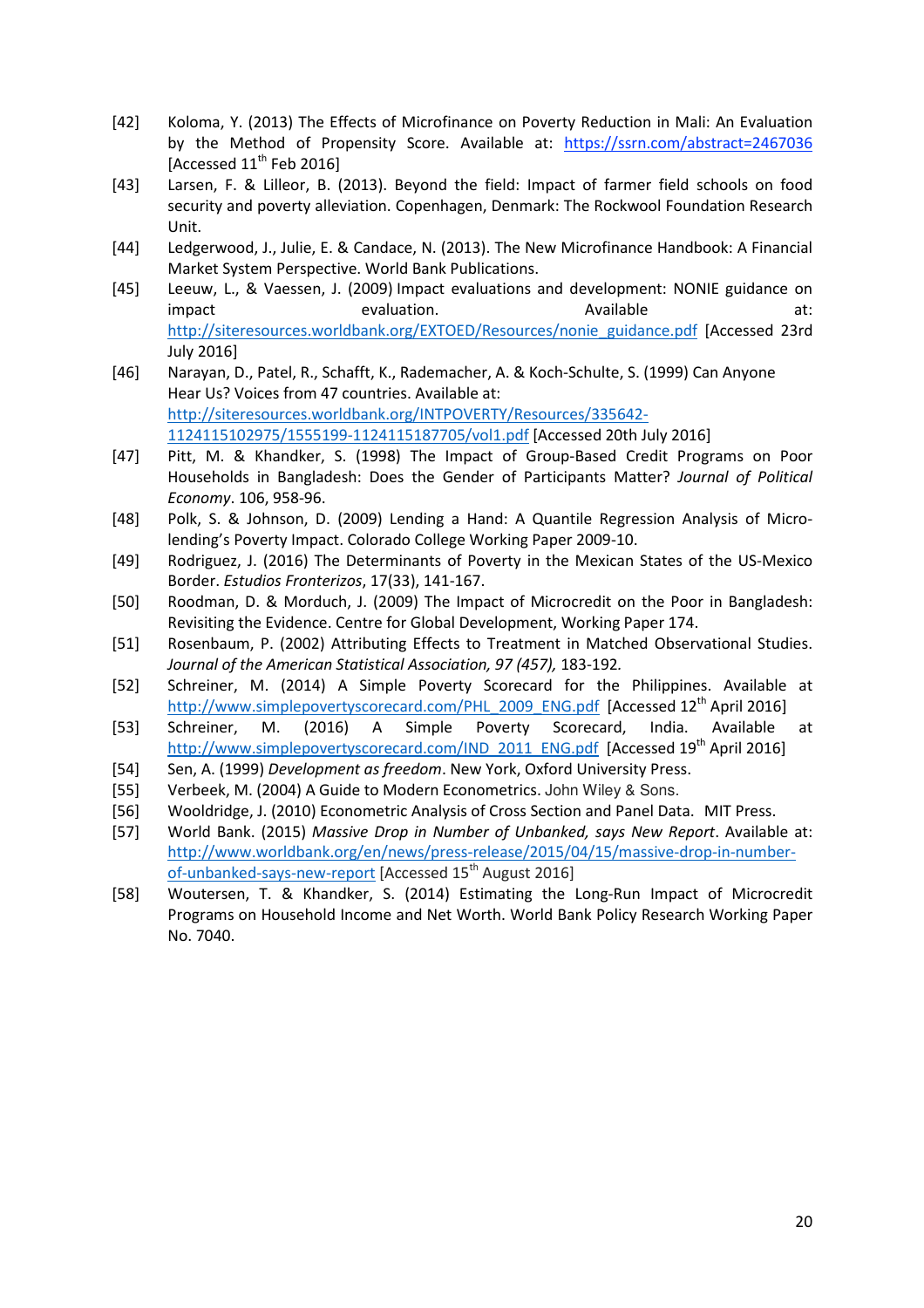### Appendix-1: Variables used and Results of PSM & Fixed Effects models

| <b>Variables</b>  | <b>ASKI</b> | <b>RSPI</b> | <b>SVCL</b> |
|-------------------|-------------|-------------|-------------|
| PPI Score         | ∧           | $\sqrt{ }$  |             |
| Age               | Λ           |             |             |
| No. of Dependents |             |             |             |
| Income            |             |             |             |
| Gender            |             |             |             |
| Occupation        | v<br>Λ      |             | $\lambda$   |
| Education         |             |             |             |
| Marital status    | v           |             |             |

Table 6: List of variables used in poverty analysis of borrowers from 3 MFIs

#### Table 7: Autocorrelation and heteroskedasticity test results

|                  | <b>SVCL</b>                                          | <b>SVCL</b>             | <b>RSPI</b>    | <b>RSPI</b>             | <b>ASKI</b>    | ASKI                    |  |  |  |
|------------------|------------------------------------------------------|-------------------------|----------------|-------------------------|----------------|-------------------------|--|--|--|
|                  | Unbalanced                                           | <b>Matched Balanced</b> | Unbalanced     | <b>Matched Balanced</b> | Unbalanced     | <b>Matched Balanced</b> |  |  |  |
|                  | Wooldridge test for autocorrelation                  |                         |                |                         |                |                         |  |  |  |
| F-statistic      | 356.24                                               | 55.78                   | 605.28         | 35.79                   | 48.59          | 3.70                    |  |  |  |
| P-value          | 0                                                    |                         |                | 0                       | 0              | 0.05                    |  |  |  |
|                  | Modified Wald test for group-wise heteroskedasticity |                         |                |                         |                |                         |  |  |  |
| Chi <sub>2</sub> | $1.80 * 10^{38}$                                     | $5.10*10^{5}$           | $7.30*10^{37}$ | $2.70*10^{5}$           | $4.10*10^{38}$ | $5.10 * 10^8$           |  |  |  |
| P-value          | 0                                                    |                         |                | 0                       |                |                         |  |  |  |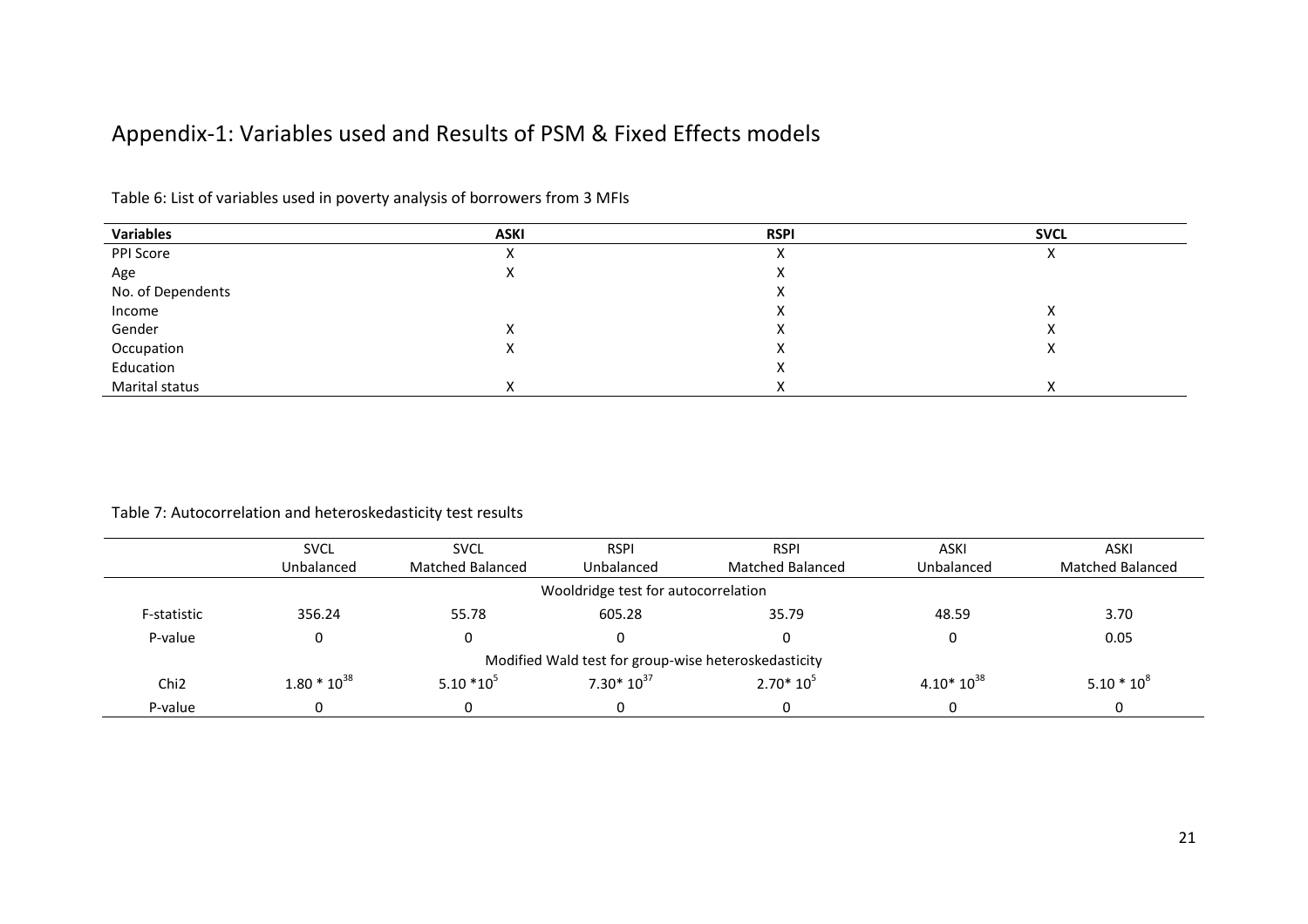|                  | <b>ASKI 2012</b> | <b>ASKI 2014</b> | <b>RSPI 2011</b> | <b>RSPI 2015</b> | <b>SVCL 2010</b> | <b>SVCL 2014</b> |
|------------------|------------------|------------------|------------------|------------------|------------------|------------------|
|                  | 0.0008           | 0.0018           | $-0.0089**$      | $-0.0070*$       |                  |                  |
| Age              | (0.00)           | (0.00)           | (0.00)           | (0.00)           |                  |                  |
|                  | $-0.14$          | $-0.03$          | $-0.18$          | $-0.34$          | $-4.72$          | $-4.81$          |
| Married          | (0.16)           | (0.16)           | (0.19)           | (0.21)           | (94.37)          | (104.42)         |
|                  | $-0.06$          | 0.07             | $-0.22$          | $-0.15$          | $-4.66$          | $-4.87$          |
| Single           | (0.17)           | (0.18)           | (0.22)           | (0.23)           | (94.37)          | (104.42)         |
|                  | $-0.15$          | $-0.09$          | $-0.15$          | $-0.29$          | $-4.42$          | $-4.49$          |
| Widow            | (0.19)           | (0.19)           | (0.22)           | (0.23)           | (94.37)          | (104.42)         |
|                  | $-0.02$          | $-0.06$          | $0.53**$         | $0.51***$        |                  |                  |
| Female           | (0.05)           | (0.06)           | (0.16)           | (0.15)           |                  |                  |
|                  |                  |                  |                  |                  | 0.025            | 0.03             |
| Animal husbandry |                  |                  |                  |                  | (0.14)           | (0.14)           |
|                  |                  |                  |                  |                  | $-0.21$          | $-0.26$          |
| Artisans         |                  |                  |                  |                  | (0.16)           | (0.17)           |
|                  |                  |                  |                  |                  | $0.93***$        | $0.78***$        |
| Handicraft       |                  |                  |                  |                  | (0.14)           | (0.15)           |
|                  |                  | $0.54***$        |                  |                  |                  |                  |
| Employee         |                  | (0.15)           |                  |                  |                  |                  |
|                  |                  |                  | $0.68**$         | 0.2901           |                  |                  |
| Food processing  |                  |                  | (0.20)           | (0.25)           |                  |                  |
|                  |                  |                  |                  |                  | $0.21 +$         | $0.25**$         |
| Labour           |                  |                  |                  |                  | (0.11)           | (0.12)           |
|                  |                  |                  | $0.37*$          | $0.30+$          |                  |                  |
| Livestock        |                  |                  | (0.17)           | (0.17)           |                  |                  |
|                  | 0.16             | 0.11             | $0.91***$        | $0.88***$        |                  |                  |
| Manufacturing    | (0.12)           | (0.14)           | (0.18)           | (0.17)           |                  |                  |
|                  | $0.19*$          | $0.27***$        |                  |                  | $0.59***$        | $0.45***$        |
| Others           | (0.09)           | (0.09)           |                  |                  | (0.12)           | (0.12)           |
|                  | $0.31***$        | $0.54***$        | $0.82***$        | $0.93***$        | $0.77***$        | 0.60             |
| Services         | (0.07)           | (0.08)           | (0.17)           | (0.16)           | (0.19)           | (0.21)           |
|                  | $0.11*$          | $0.27***$        | $0.63***$        | $0.75***$        | $0.95***$        | 0.77             |
| Trading          | (0.06)           | (0.06)           | (0.14)           | (0.13)           | (0.12)           | (0.13)           |
| Transport        |                  |                  | 0.05             | $-0.01$          |                  |                  |

Table 8: Probit model results used for propensity score matching method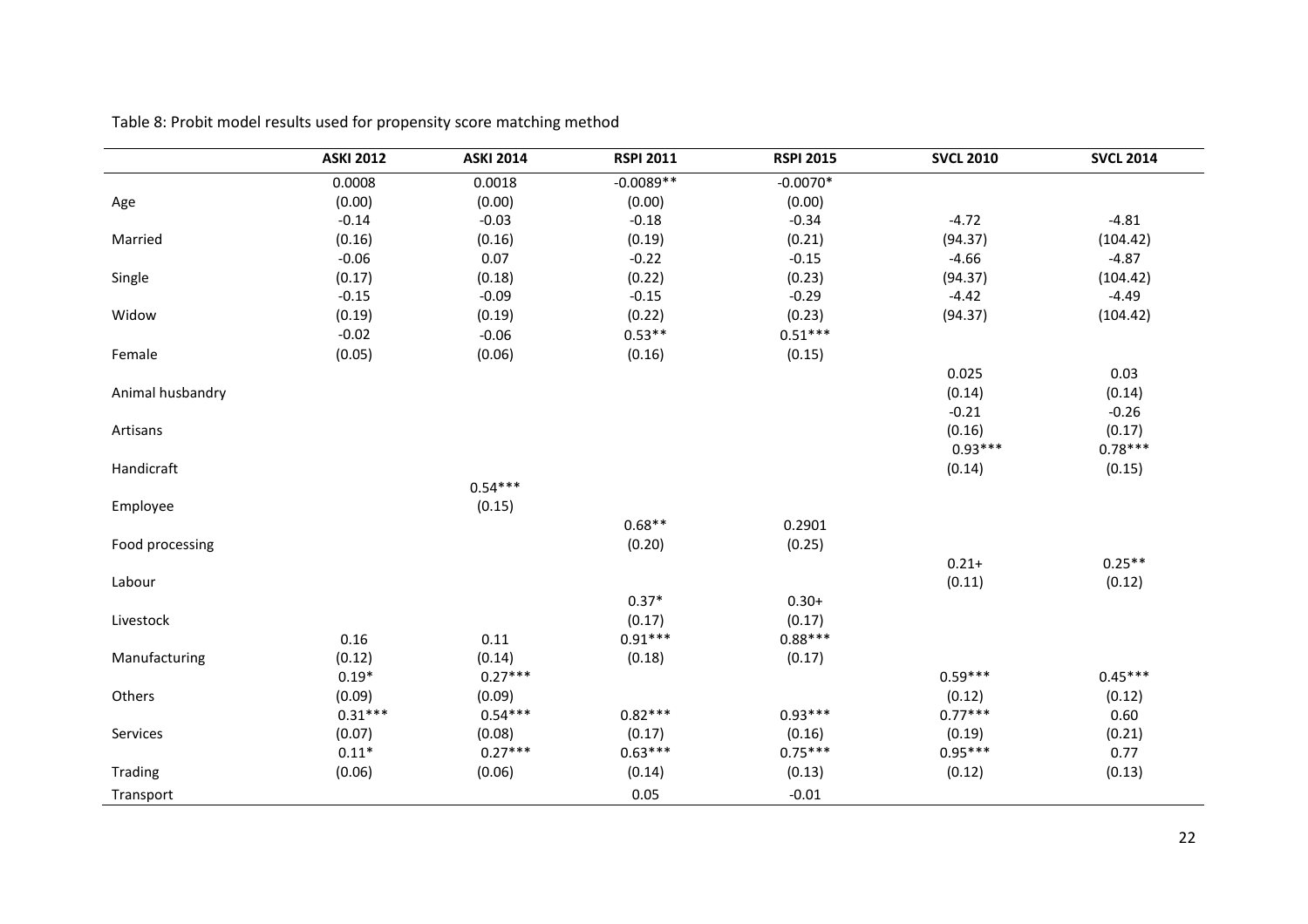|                      |                  |                  | (0.33)             | (0.33)             |                    |                    |
|----------------------|------------------|------------------|--------------------|--------------------|--------------------|--------------------|
|                      |                  |                  | $0.56***$          | $0.57***$          |                    |                    |
| Vending              |                  |                  | (0.14)             | (0.14)             |                    |                    |
|                      |                  |                  | $-0.04*$           | $-0.05*$           |                    |                    |
| Dependents           |                  |                  | (0.02)             | (0.02)             |                    |                    |
|                      |                  |                  | $0.05***$          | $0.04***$          | 0.0005             | $0.0001***$        |
| Income               |                  |                  | (0.00)             | (0.00)             | (0.00)             | (0.00)             |
|                      |                  |                  | $-0.05$            | $-0.46***$         |                    |                    |
| High school graduate |                  |                  | (0.10)             | (0.09)             |                    |                    |
|                      |                  |                  | $0.28*$            | $-0.23$            |                    |                    |
| Elementary level     |                  |                  | (0.13)             | (0.15)             |                    |                    |
|                      |                  |                  | $-0.43**$          | $-0.65***$         |                    |                    |
| Elementary graduate  |                  |                  | (0.15)             | (0.13)             |                    |                    |
|                      |                  |                  | 0.16               | $-0.07$            |                    |                    |
| College level        |                  |                  | (0.12)             | (0.10)             |                    |                    |
|                      |                  |                  | $-0.02*$           | $-0.28**$          |                    |                    |
| College graduate     |                  |                  | (0.13)             | (0.11)             |                    |                    |
|                      | $-1.17***$       | $-1.45***$       | $-2.62***$         | $-2.23***$         | 4.39               | 0.97               |
| Constant             | (0.19)           | (0.20)           | (0.33)             | (0.34)             | (94.37)            | (104.42)           |
| No. of observations  | 6430             | 6430             | 5842               | 5842               | 4952               | 4952               |
| Joint significance   | LR chi2(9)=21.43 | LR chi2(9)=58.87 | LR chi2(19)=308.15 | LR chi2(19)=303.35 | LR chi2(11)=340.75 | LR chi2(11)=1174.4 |
| Log likelihood       | $-2355.37$       | $-2355.10$       | $-1052.02$         | $-1054.42$         | $-3221.90$         | $-2805.08$         |
| Pseudo $R^2$         | 0.05             | 0.01             | 0.13               | 0.13               | 0.05               | 0.17               |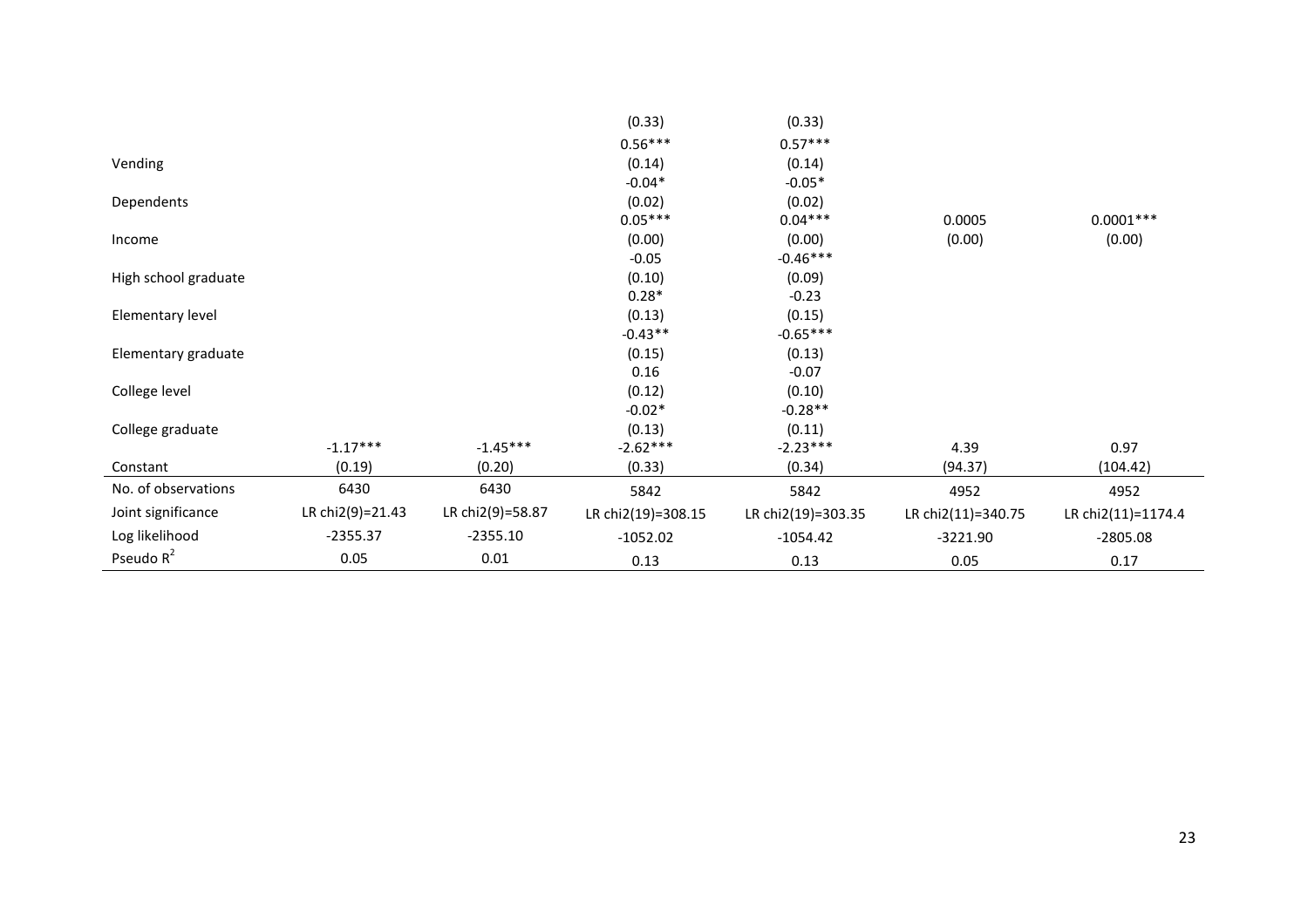Table 9: Comparing the poverty of urban and rural borrowers using NN Matching results

| <b>Nearest Neighbour Matching</b>           | <b>Urban Borrowers</b> | <b>Rural Borrowers</b>                     | <b>Poverty difference</b> |  |
|---------------------------------------------|------------------------|--------------------------------------------|---------------------------|--|
|                                             | 62.72                  | 60.17                                      | $2.55^+$                  |  |
| ASKI (2012)                                 |                        |                                            | (1.49)                    |  |
|                                             | 64.38                  | 60.23                                      | $4.14**$                  |  |
| ASKI (2014)                                 |                        |                                            | (1.44)                    |  |
|                                             | 58.38                  | 50.83                                      | $7.54***$                 |  |
| RSPI (2011)                                 |                        |                                            | (2.01)                    |  |
|                                             | 65.21                  | 62.04                                      | $3.17**$                  |  |
| RSPI (2015)                                 |                        |                                            | (1.57)                    |  |
|                                             |                        |                                            | $7.83***$                 |  |
| SVCL (2010)                                 | 46.16                  | 38.33                                      | (1.44)                    |  |
|                                             |                        |                                            | 3.05                      |  |
| SVCL (2014)                                 | 44.21                  | 41.65                                      | (5.05)                    |  |
| Note: Robust standard errors in parenthesis |                        | *** p<0.001, ** p<0.01, * p<0.05, + p<0.10 |                           |  |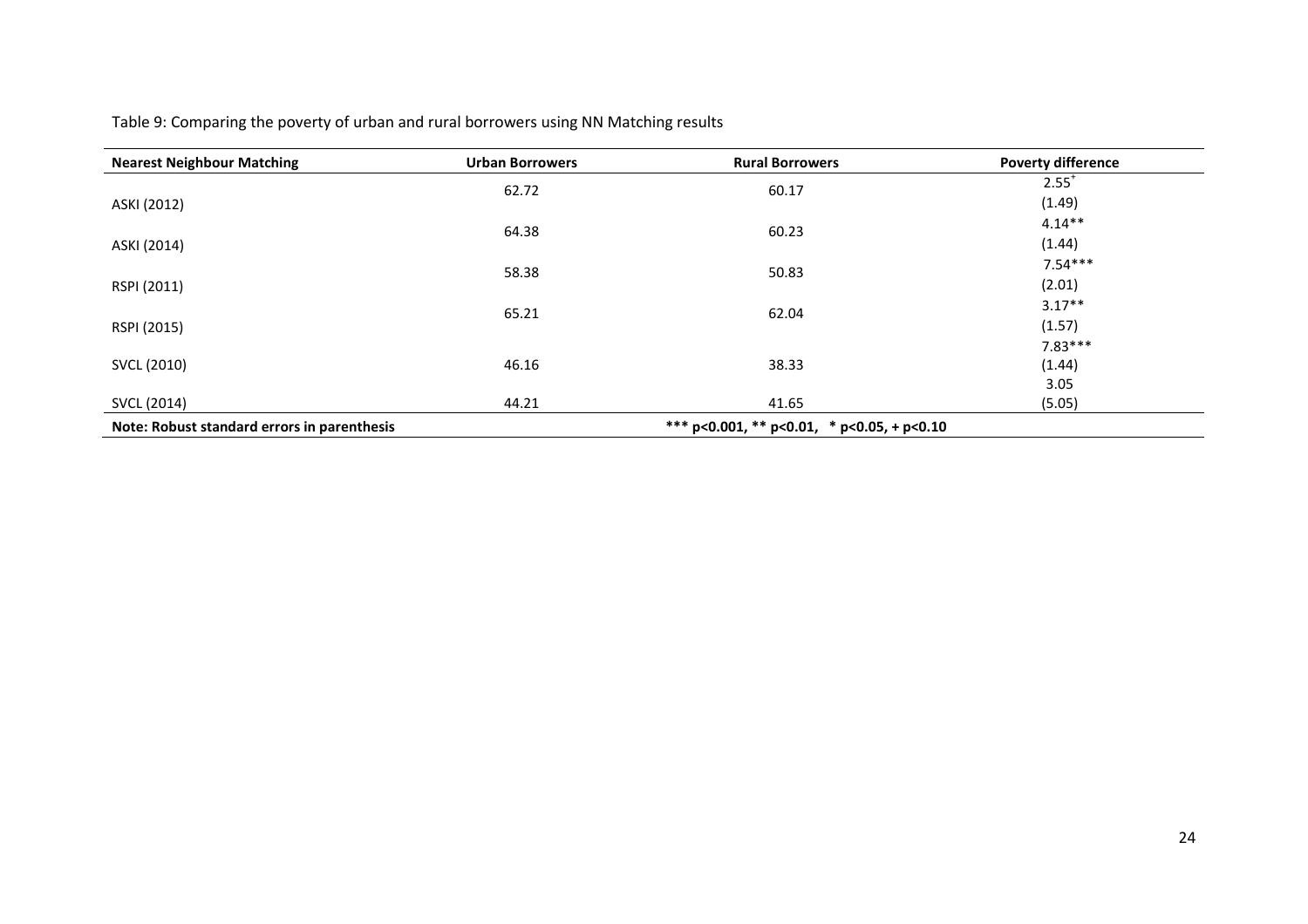Table 10: Sensitivity analysis for urban-rural poverty difference

|                | <b>ASKI (2012)</b> |         |         | 95% Confidence Intervals<br><b>RSPI (2011)</b> |         | <b>SVCL (2010)</b> |  |
|----------------|--------------------|---------|---------|------------------------------------------------|---------|--------------------|--|
| Gamma (f)      | Lower              | Upper   | Lower   | Upper                                          | Lower   | Upper              |  |
| $\mathbf 1$    | 1.7                | 3.9     | 7.9     | 11.5                                           | 7.3     | 8.6                |  |
| $1.1\,$        | $1.0\,$            | 4.5     | 7.2     | 12.2                                           | 6.6     | 9.2                |  |
| $1.2\,$        | $0.5\,$            | 5.2     | 6.6     | 12.8                                           | $6.0\,$ | 9.9                |  |
| $1.3\,$        | $-0.1$             | 5.7     | 5.9     | 13.3                                           | 5.4     | 10.5               |  |
| $1.4\,$        | $-0.6$             | 6.1     | 5.3     | 13.8                                           | 4.8     | 11.0               |  |
| $1.5\,$        | $-1.1$             | $6.6\,$ | 4.8     | 14.3                                           | 4.3     | 11.5               |  |
| $1.6\,$        | $-1.5$             | 6.9     | 4.3     | 14.7                                           | 3.8     | 12.0               |  |
| 1.7            | $-1.9$             | 7.4     | 3.9     | 15.1                                           | 3.4     | 12.4               |  |
| 1.8            | $-2.2$             | 7.8     | 3.4     | 15.5                                           | 3.0     | 12.8               |  |
| 1.9            | $-2.6$             | 8.0     | 3.0     | 15.8                                           | 2.6     | 13.2               |  |
| $\overline{2}$ | $-3.0$             | 8.4     | 2.5     | 16.2                                           | 2.2     | 13.6               |  |
| 2.1            | $-3.3$             | 8.7     | 2.1     | 16.5                                           | 1.9     | 13.9               |  |
| 2.2            | $-3.6$             | 9.0     | 1.7     | 16.8                                           | $1.5\,$ | 14.2               |  |
| 2.3            | $-4.0$             | 9.3     | 1.4     | 17.1                                           | 1.1     | 14.5               |  |
| 2.4            | $-4.2$             | 9.5     | 1.0     | 17.3                                           | 0.9     | 14.8               |  |
| 2.5            | $-4.5$             | 9.8     | 0.7     | 17.6                                           | 0.6     | 15.1               |  |
| 2.6            | $-4.8$             | 10.1    | 0.4     | 17.8                                           | 0.3     | 15.4               |  |
| 2.7            | $-5.1$             | 10.3    | $0.0\,$ | 18.1                                           | $0.0\,$ | 15.6               |  |
| 2.8            | $-5.3$             | 10.4    | $-0.3$  | 18.3                                           | $-0.3$  | 15.9               |  |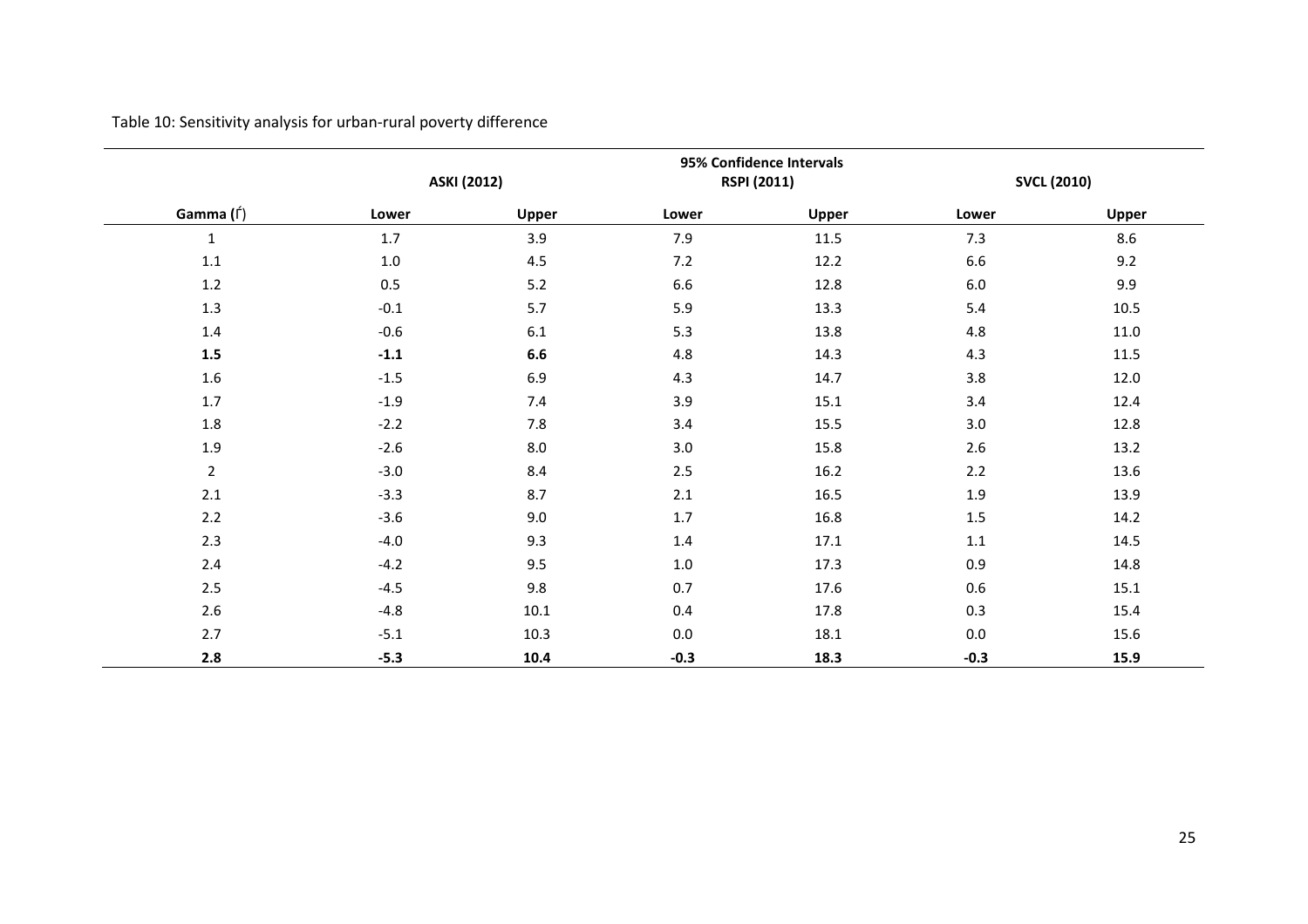#### Table 11: ASKI Fixed Effect Results

| <b>ASKI</b>                                          | <b>Unmatched Balanced Panel</b> | <b>Matched Balanced Panel</b>              | <b>Unbalanced Panel</b> |
|------------------------------------------------------|---------------------------------|--------------------------------------------|-------------------------|
| Year=2013                                            | $-0.66*$                        | $-0.31$                                    | $-0.57**$               |
|                                                      | (0.28)                          | (0.90)                                     | (0.20)                  |
| Year=2014                                            | $1.14*$                         | 1.47                                       | $1.80***$               |
|                                                      | (0.56)                          | (1.48)                                     | (0.41)                  |
| Urban*2013                                           | $-0.79$                         | $-1.26$                                    | $-1.39***$              |
|                                                      | (0.51)                          | (0.86)                                     | (0.22)                  |
| Urban*2014                                           | $-0.20$                         | $-0.87$                                    | $-0.27$                 |
|                                                      | (0.55)                          | (0.97)                                     | (0.36)                  |
| Age                                                  | 0.06                            | $-0.23$                                    | $-0.59*$                |
|                                                      | (0.44)                          | (1.01)                                     | (0.25)                  |
| Age Square                                           | 0.003                           | 0.008                                      | $0.010***$              |
|                                                      | (0.004)                         | (0.009)                                    | (0.003)                 |
| Last                                                 |                                 |                                            | $-0.75***$              |
|                                                      |                                 |                                            | (0.18)                  |
| Intercept                                            | 52.47***                        | 56.55*                                     | 64.91***                |
|                                                      | (12.97)                         | (30.48)                                    | (6.93)                  |
| No of observations                                   | 19293                           | 3285                                       | 89341                   |
| $R^2$                                                | 0.0148                          | 0.02                                       | 0.01                    |
| F.                                                   | 31.82                           | 7.68                                       | 90.02                   |
| No of clients                                        | 6431                            | 1095                                       | 41501                   |
| P                                                    | 3.91e-32                        | 0.000000412                                | $1.07 * 10^{-112}$      |
| Note: Cluster-robust standard errors in parenthesis. |                                 | *** p<0.001, ** p<0.01, * p<0.05, + p<0.10 |                         |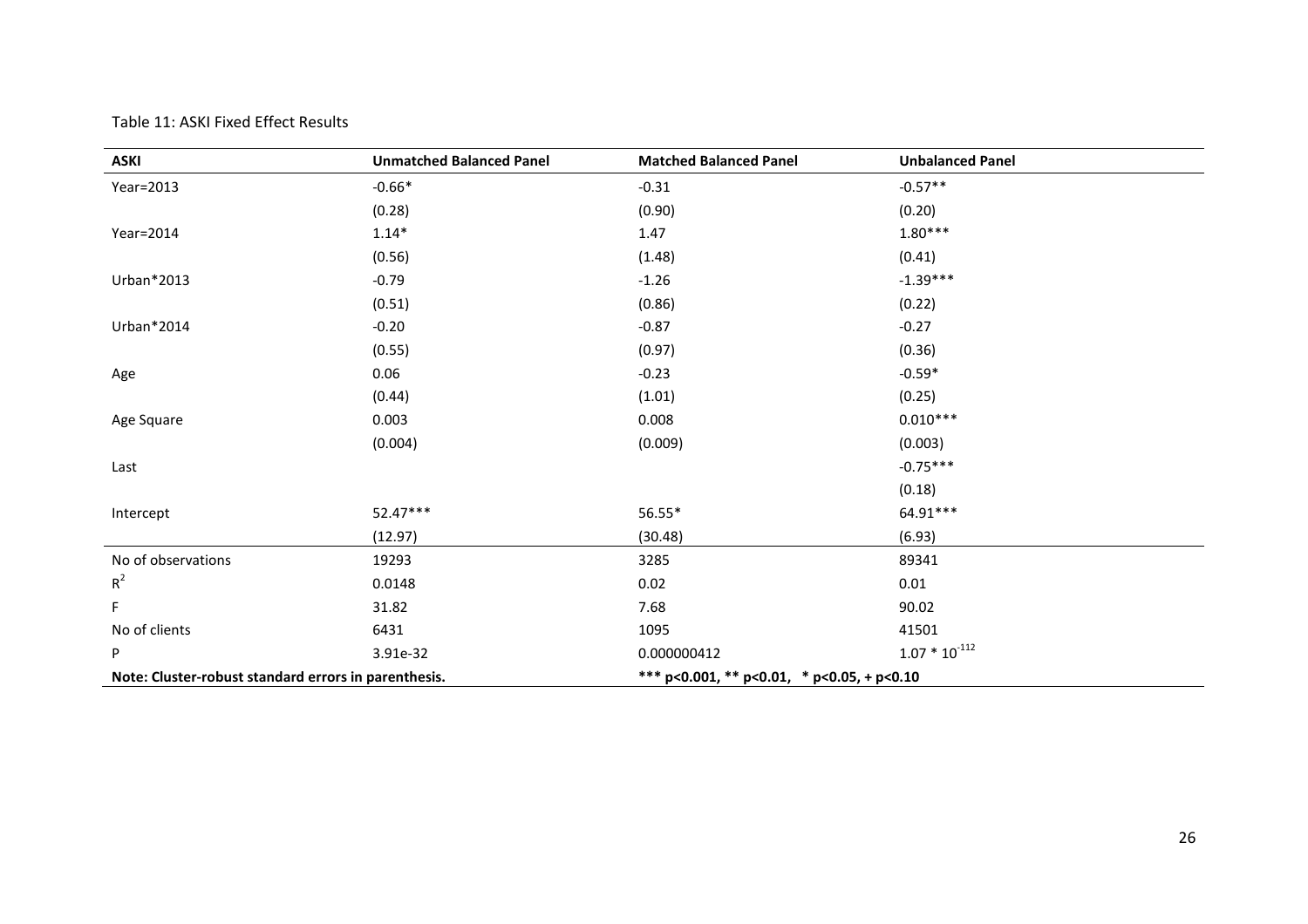| Table 12: RSPI Fixed Effect Results |  |  |
|-------------------------------------|--|--|
|-------------------------------------|--|--|

| <b>RSPI</b>                                          | <b>Unmatched Balanced Panel</b> | <b>Matched Balanced Panel</b>              | <b>Unbalanced Panel</b> |
|------------------------------------------------------|---------------------------------|--------------------------------------------|-------------------------|
| Year=2012                                            | $4.37***$                       | $6.66***$                                  | $3.52***$               |
|                                                      | (0.36)                          | (1.37)                                     | (0.20)                  |
| Year=2013                                            | $6.44***$                       | 9.92***                                    | $5.57***$               |
|                                                      | (0.54)                          | (1.97)                                     | (0.29)                  |
| Year=2014                                            | $6.41***$                       | $11.04***$                                 | 5.89***                 |
|                                                      | (0.78)                          | (2.75)                                     | (0.40)                  |
| Year=2015                                            | $7.27***$                       | $12.26***$                                 | $7.19***$               |
|                                                      | (1.00)                          | (3.64)                                     | (0.56)                  |
| Urban*2012                                           | $-1.09$                         | $-2.01$                                    | $-1.45*$                |
|                                                      | (1.20)                          | (1.61)                                     | (0.70)                  |
| Urban*2013                                           | $-0.48$                         | $-1.22$                                    | $-0.48$                 |
|                                                      | (1.08)                          | (1.52)                                     | (0.69)                  |
| Urban*2014                                           | $-2.17+$                        | $-2.69$                                    | $-1.02$                 |
|                                                      | (1.20)                          | (1.71)                                     | (0.71)                  |
| Urban*2015                                           | $-1.94+$                        | $-1.51$                                    | $-0.62$                 |
|                                                      | (1.13)                          | (1.64)                                     | (0.71)                  |
| No of dependents                                     | $-0.81***$                      | $-0.55$                                    | $-0.74***$              |
|                                                      | (0.18)                          | (0.65)                                     | (0.08)                  |
| Age                                                  | $0.72 +$                        | $-1.66$                                    | $0.37+$                 |
|                                                      | (0.37)                          | (1.18)                                     | (0.19)                  |
| Age square                                           | $-0.004$                        | 0.007                                      | 0.001                   |
|                                                      | (0.003)                         | (0.009)                                    | (0.002)                 |
| Last                                                 |                                 |                                            | $-0.71***$              |
|                                                      |                                 |                                            | (0.13)                  |
| Intercept                                            | $24.35+$                        | $113.6***$                                 | $30.57***$              |
|                                                      | (12.75)                         | (41.35)                                    | (5.67)                  |
| No of observations                                   | 29210                           | 2905                                       | 159373                  |
| $R^2$                                                | 0.08                            | 0.07                                       | 0.03                    |
| F.                                                   | 109.7                           | 10.96                                      | 203.6                   |
| No of clients                                        | 5842                            | 581                                        | 56474                   |
| P                                                    | 9.13e-210                       | 3.29e-17                                   | 0                       |
| Note: Cluster-robust standard errors in parenthesis. |                                 | *** p<0.001, ** p<0.01, * p<0.05, + p<0.10 |                         |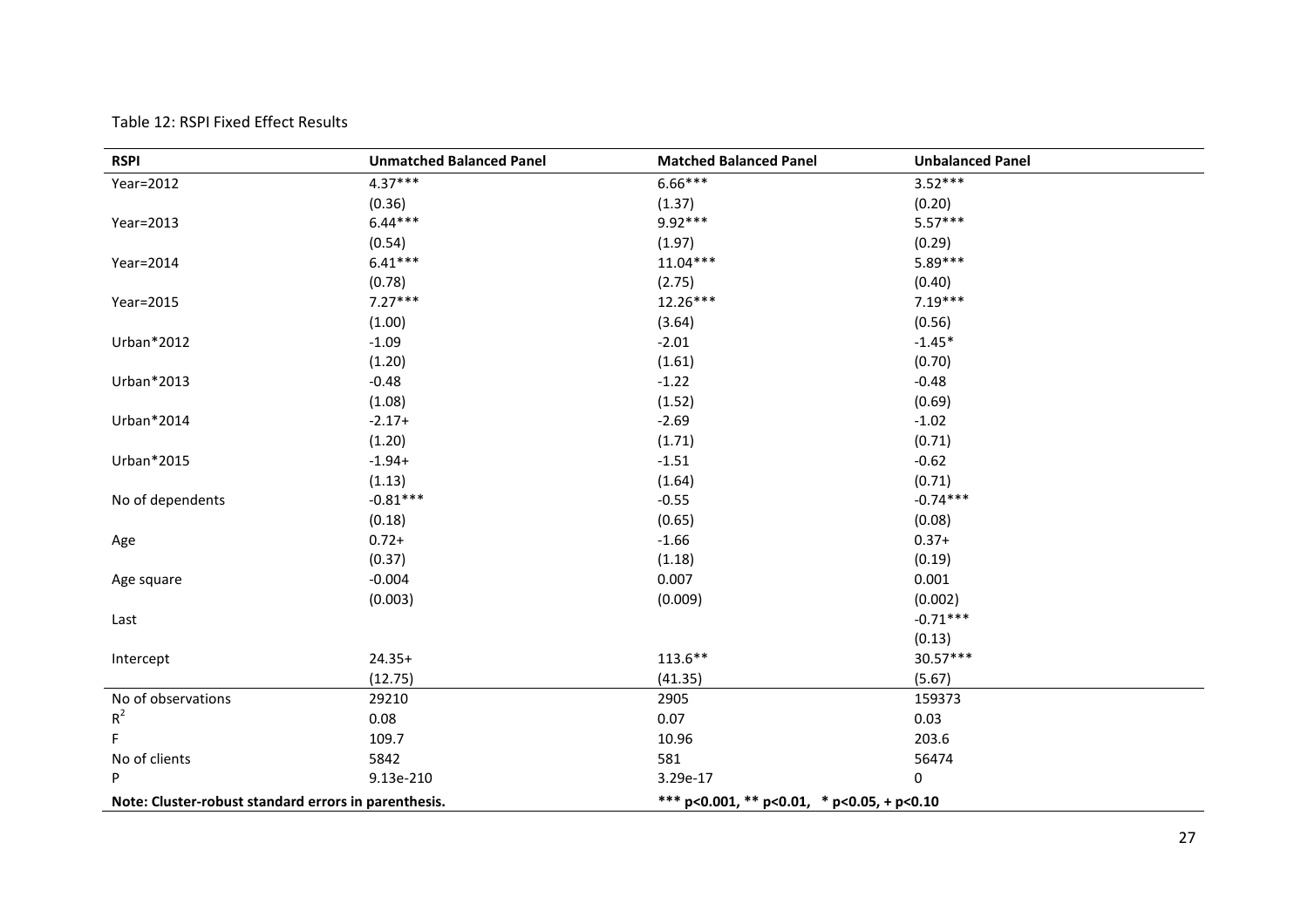#### Table 13: SVCL Fixed Effect Results

| <b>SVCL</b>                                          | <b>Unmatched Balanced Panel</b> | <b>Matched Balanced Panel</b>              | <b>Unbalanced Panel</b> |  |
|------------------------------------------------------|---------------------------------|--------------------------------------------|-------------------------|--|
| Year=2011                                            | $2.80***$                       | $2.43***$                                  | $2.34***$               |  |
|                                                      | (0.28)                          | (0.69)                                     | (0.14)                  |  |
| Year=2012                                            | $3.95***$                       | 4.48***                                    | $3.70***$               |  |
|                                                      | (0.32)                          | (0.86)                                     | (0.15)                  |  |
| Year=2013                                            | $5.13***$                       | $4.52***$                                  | $4.78***$               |  |
|                                                      | (0.35)                          | (0.87)                                     | (0.17)                  |  |
| Year=2014                                            | $5.57***$                       | $3.72**$                                   | 5.89***                 |  |
|                                                      | (0.40)                          | (0.96)                                     | (0.22)                  |  |
| Urban*2011                                           | 0.14                            | 0.47                                       | $0.57**$                |  |
|                                                      | (0.38)                          | (0.74)                                     | (0.17)                  |  |
| Urban*2012                                           | $-0.58$                         | $-1.05$                                    | $-0.54***$              |  |
|                                                      | (0.43)                          | (0.81)                                     | (0.20)                  |  |
| Urban*2013                                           | $-3.21***$                      | $-2.56*$                                   | $-2.17***$              |  |
|                                                      | (0.48)                          | (0.93)                                     | (0.21)                  |  |
| Urban*2014                                           | $-5.23***$                      | $-3.26**$                                  | $-4.73***$              |  |
|                                                      | (0.54)                          | (1.03)                                     | (0.24)                  |  |
| Last                                                 |                                 |                                            | 0.11                    |  |
|                                                      |                                 |                                            | (0.08)                  |  |
| Intercept                                            | 42.22***                        | 45.39***                                   | 43.03***                |  |
|                                                      | (0.15)                          | (0.185)                                    | (0.08)                  |  |
| No of observations                                   | 24760                           | 15645                                      | 252453                  |  |
| $R^2$                                                | 0.02                            | 0.02                                       | 0.01                    |  |
| F                                                    | 61.95                           | 31.98                                      | 257.6                   |  |
| No of clients                                        | 4952                            | 3129                                       | 90000                   |  |
| P                                                    | 9.19e-86                        | 3.81e-43                                   | 0                       |  |
| Note: Cluster-robust standard errors in parenthesis. |                                 | *** p<0.001, ** p<0.01, * p<0.05, + p<0.10 |                         |  |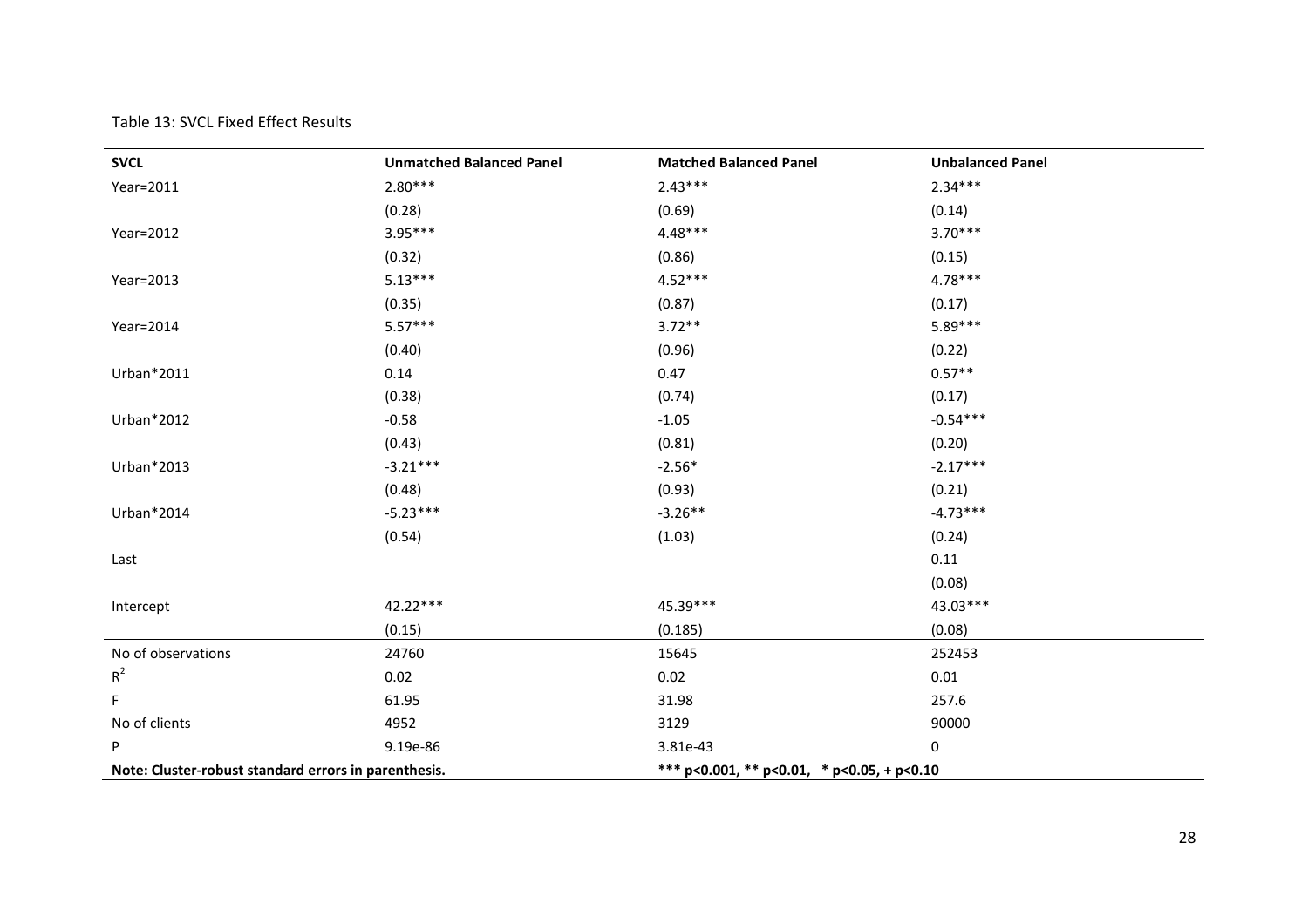# Appendix-2: Distribution of Propensity Score in the Common Support Region for rural and urban borrowers



Figure 3: ASKI data for 2012 and the state of the Figure 4: ASKI data for 2014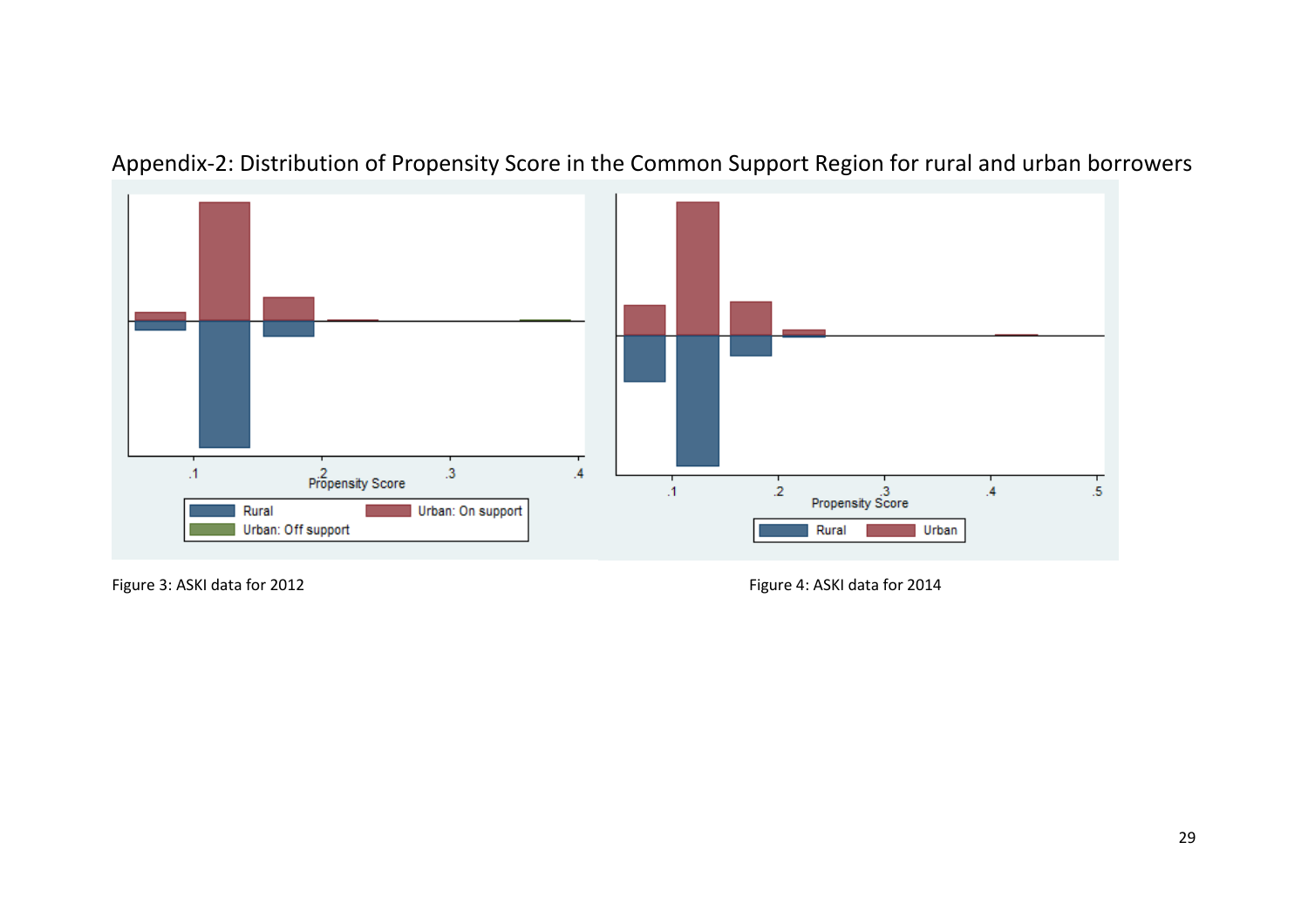